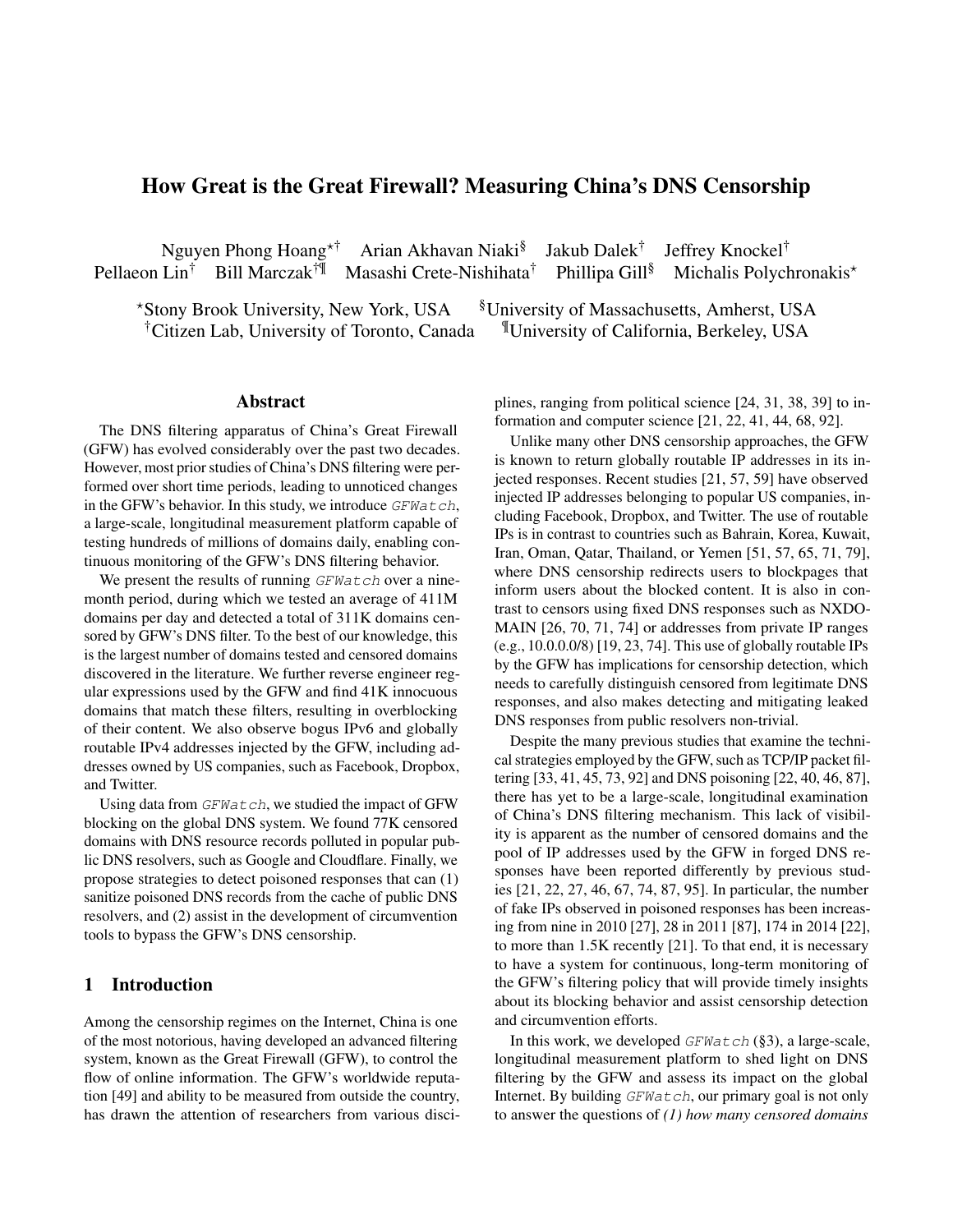*are there* and *(2) what are the forged IP addresses used in fake DNS responses*, but also to assess *(3) the impact of the GFW's DNS censorship policy on the global Internet*, and ultimately design *(4) strategies to effectively detect and circumvent the GFW's DNS censorship*.

Using GFWatch, we tested a total of 534M distinct domains (averaging 411M domains per day) and detected a total of 311K censored domains ([§4\)](#page-2-0). We then used the set of censored domains to design a probing method that is able to reverse-engineer the actual blocklist used by the GFW's DNS filter ([§4.1\)](#page-3-0). Using this list, we observed that 270K out of the 311K censored domains are censored as intended, whereas the remaining 41K domains appear to be innocuous despite matching regular expressions used by the GFW. Through our measurements, we discovered 1,781 IPv4 and 1,799 IPv6 addresses used by the GFW in forged DNS responses ([§5\)](#page-5-0). To the best of our knowledge, these are the largest sets of censored domains and forged IP addresses ever discovered.

We also found evidence of geographic restrictions on Chinese domains, with the GFW injecting DNS replies for domains based in China (e.g., www.beian.gov.cn) ([§6\)](#page-7-0). While previous studies attribute leakage of Chinese DNS censorship to cases where a DNS resolver's network path transits through China's network [\[27,](#page-13-9) [87\]](#page-15-2), we found that geoblocking and cases where censored domains have at least one authoritative name server located in China are also a significant cause of pollution of external DNS resolvers ([§6.1\)](#page-7-1).

Based on the observed censored domains ([§4\)](#page-2-0) and forged IP addresses ([§5\)](#page-5-0), we propose strategies to effectively detect poisoned DNS responses injected by the GFW ([§6.2\)](#page-8-0). These techniques will not only help public DNS resolvers and other DNS-related services to sanitize tainted records ([§6.2\)](#page-8-0), but can also assist future development of circumvention tools to bypass the GFW's DNS censorship ([§7\)](#page-9-0).

### 2 Background

The Internet filtering infrastructure of China, allegedly designed in the late 90s under the Golden Shield project [\[85,](#page-15-4) [94\]](#page-15-5), is a system used by the Chinese government to regulate the country's domestic Internet access. The filtering system, commonly referred to as the Great Firewall [\[52\]](#page-14-17), consists of middleboxes distributed across border autonomous systems [\[22,](#page-13-4) [35,](#page-13-10) [93\]](#page-15-6), which are controlled in a centralized fashion [\[38,](#page-13-2) [52,](#page-14-17) [85,](#page-15-4) [95\]](#page-15-3). There are several filtering modules developed to control the free flow of information at different layers of the network stack, including TCP/IP packet filtering [\[33,](#page-13-8) [41,](#page-14-2) [44,](#page-14-3) [72,](#page-14-18) [73,](#page-14-13) [92\]](#page-15-0) and application-level keywordbased blocking [\[33,](#page-13-8) [52,](#page-14-17) [80,](#page-15-7) [95\]](#page-15-3). However, we focus our discussion on the DNS poisoning aspect of the GFW which is relevant to our study.

Unencrypted and unauthenticated DNS traffic is widely targeted by censorship systems to interrupt communications between users and remote destinations where censored content or services are hosted [\[40,](#page-14-14) [71,](#page-14-9) [74,](#page-14-11) [84,](#page-15-8) [87\]](#page-15-2). Exploiting DNS insecurity, the GFW is designed as an on-path/man-onthe-side (MotS) system which takes advantage of UDP-based DNS resolution to inject fake responses when censored domains are detected in users' DNS queries.

More specifically, when the GFW detects a DNS query for a censored domain, it will forge a response with an incorrect DNS record towards the client. Some specific domains (e.g., google.sm) can trigger the GFW to emit up to three forged responses [\[21\]](#page-13-3). As an on-path system, the GFW cannot modify or drop the legitimate response returned by the blocked domain's authoritative name server or the public resolver chosen by the client. However, since the GFW is usually closer (in terms of physical/network distance) to the client, the injected response will usually arrive ahead of the legitimate one ([§7.2\)](#page-9-1), thus being accepted by the client who is now unable to access the domain.

### <span id="page-1-0"></span>3 **GFWatch** Design

We designed  $GFWatch$  according to the following requirements: (1) the platform should be able to discover as many censored domains and forged IPs as possible in a timely manner. More specifically, GFWatch should be able to obtain and test new domain names *as they appear on the Internet*. (2) As a longitudinal measurement platform, once a domain is discovered to be censored, GFWatch should continuously keep track of its blocking status to determine whether the domain stays censored or becomes unblocked at some point in the future. (3) By measuring many domains with sufficient frequency, GFWatch is expected to provide us with a good view into the pool of forged IPs used by the GFW.

#### 3.1 Test Domains

We are interested in the timely discovery of as many censored domains as possible because we hypothesize that the GFW does not block just well-known domains (e.g., facebook.com, twitter.com, tumblr.com) but also less popular or even unranked ones that are of interest to smaller groups of at-risk people (e.g., political dissidents, minority ethnic groups), who are often suppressed by local authorities [\[18\]](#page-13-11). Therefore, we opt to curate our test list from top-level domain (TLD) zone files obtained from various sources, including Verisign [\[16\]](#page-13-12) and the Centralized Zone Data Service operated by ICANN [\[5\]](#page-13-13), which we refresh on a daily basis. Using zone files not only provides us with a good coverage of domain names on the Internet, but also helps us to fulfill the first design goal of  $GFWatch$ , which is the capability to test new domains as they appear on the Internet.

Since TLD zone files contain only second-level domains (SLDs), they do not allow us to observe cases in which the GFW censors subdomains of these SLDs. As we show later, many subdomains (e.g., scratch.mit.edu,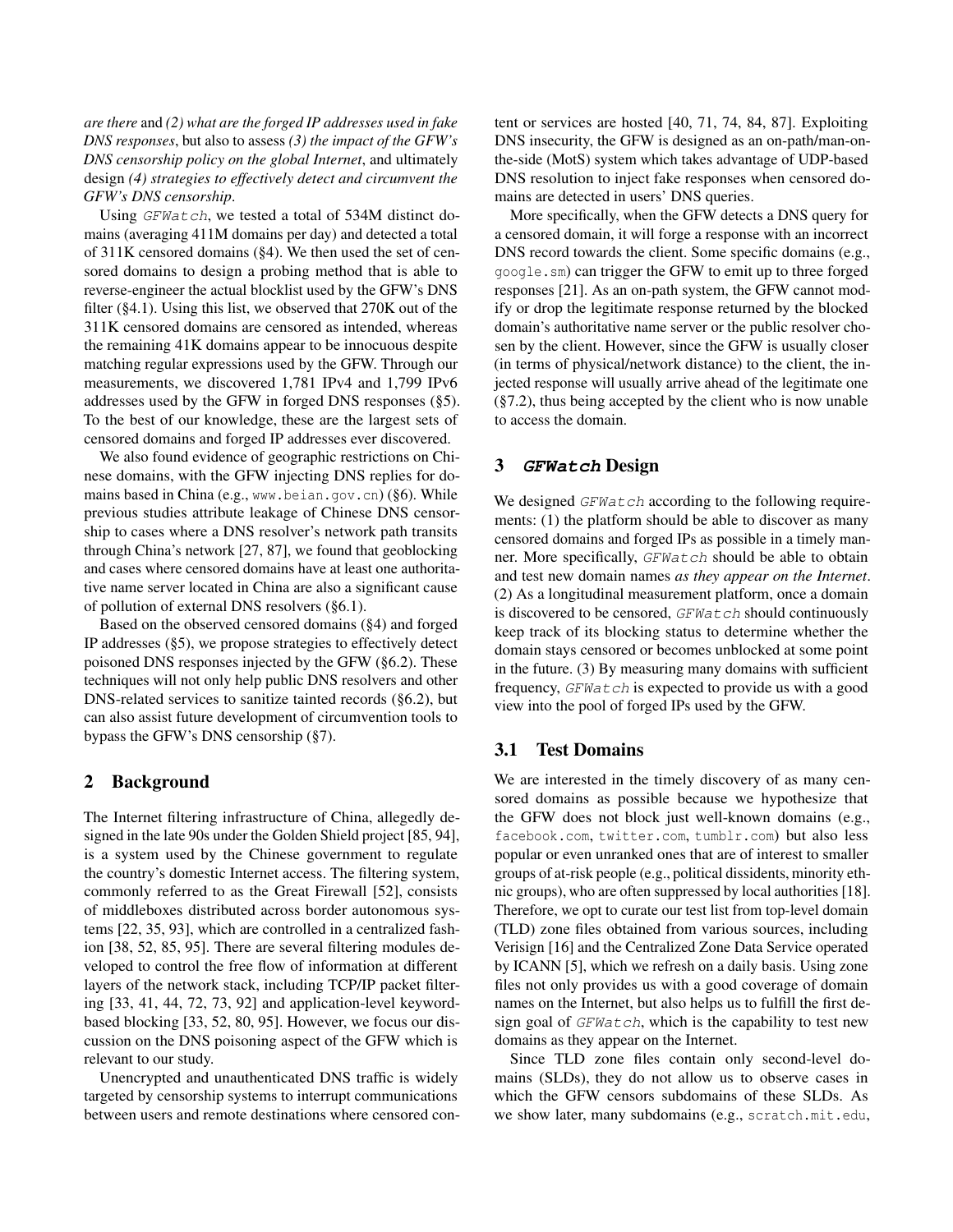<span id="page-2-1"></span>

Figure 1: Probing the GFW's DNS poisoning from outside.

nsarchive.gwu.edu, cs.colorado.edu) are censored but their SLDs (e.g., mit.edu, gwu.edu, colorado.edu) are not. We complement our test list by including domains from the Citizen Lab test lists (CLTL) [\[13\]](#page-13-14), the Tranco list [\[66\]](#page-14-19), and the Common Crawl project [\[14\]](#page-13-15). Between April and December 2020, we tested a total of 534M domains from 1.5K TLDs, with an average of 411M domains daily tested.

#### 3.2 Measurement Approach

When filtering DNS traffic, the GFW does not consider the direction of request packets. As a result, even DNS queries originating from outside the country can trigger the GFW if they contain a censored domain, making this behavior a popular topic for measurement studies [\[21,](#page-13-3) [22,](#page-13-4) [27,](#page-13-9) [87\]](#page-15-2). Based on the observation of this filtering policy, we design  $GFWatch$ to probe the GFW from outside of China to discover censored domains and verify their blockage again from our controlled machines located in China to validate our findings.

Prior work has shown that the GFW does not filter DNS traffic on ports other than the standard port 53 [\[21,](#page-13-3) [67\]](#page-14-16), we thus design our probe queries using this standard destination port number. We observe that for major UDP-based DNS query types (e.g., A, CNAME, MX, NS, TXT), the GFW injects the forged responses with an IPv4 for type A queries and a bogus IPv6 for type AAAA queries. In some rare cases, injections of forged static CNAME records are also observed for a small number of censored domains ([§5.3\)](#page-6-0).

For TCP-based queries that carry censored domains, RST packets are injected instead of DNS responses [\[91\]](#page-15-9). Since UDP is the default protocol for DNS in most operating systems, we choose to probe the GFW with UDP-based queries. While using both TCP-based and UDP-based queries would still allow us to detect censored domains, we opt to use UDPbased queries because they also allow us to (1) collect the forged IPs used in the injected DNS responses, and (2) conduct our measurement at scale, which would be otherwise more challenging to achieve because a TCP-based measurement at the same scale would require more computing and

<span id="page-2-2"></span>

Figure 2: Verifying poisoned domains from inside the GFW.

network resources to handle stateful network connections.

As shown in Figure [1,](#page-2-1) GFWatch's main prober is a machine located in an academic network in the United States, where DNS censorship is not anticipated. A and AAAA DNS queries for the test domains are sent towards two hosts in China, which are under our control and do not have any DNS resolution capabilities. Therefore, any DNS responses returned to the main prober come from the GFW.

While prior studies have confirmed the centralized blocking policy of the GFW [\[38,](#page-13-2) [52,](#page-14-17) [85\]](#page-15-4), to make sure this behavior is still consistent and to detect any future changes, the two hosts in China are located in two different autonomous systems (ASes). From our measurement results, we confirm that the DNS blocking policy continues to be centralized, with the same censored domains detected via the two probing paths.

After the main prober completes each probing batch, detected censored domains are transferred to the Chinese hosts and probed again from inside China towards our control machine, as shown in Figure [2.](#page-2-2) This way, we can verify that censored domains discovered by our prober in the US are also censored inside China.

Since GFWatch is designed to probe using UDP, which is a stateless and unreliable protocol, packets may get lost due to factors that are not under our control (e.g., network congestion). Moreover, previous studies have reported that the GFW sometimes fails to block access when it is under heavy load [\[21,](#page-13-3) [45\]](#page-14-12). Therefore, to minimize the impact of these factors on our data collection, GFWatch tests each domain at least three times a day.

For this paper, we use data collected during the last nine months of 2020, from April to December. As of this writing,  $GFWat$  is still running and collecting data every day. The data collected will be made available to the public on a daily basis through a dedicated web service.

### <span id="page-2-0"></span>4 Censored Domains

Over the nine months of our study, we tested a total of 534M distinct domains, finding 311K domains triggering the GFW's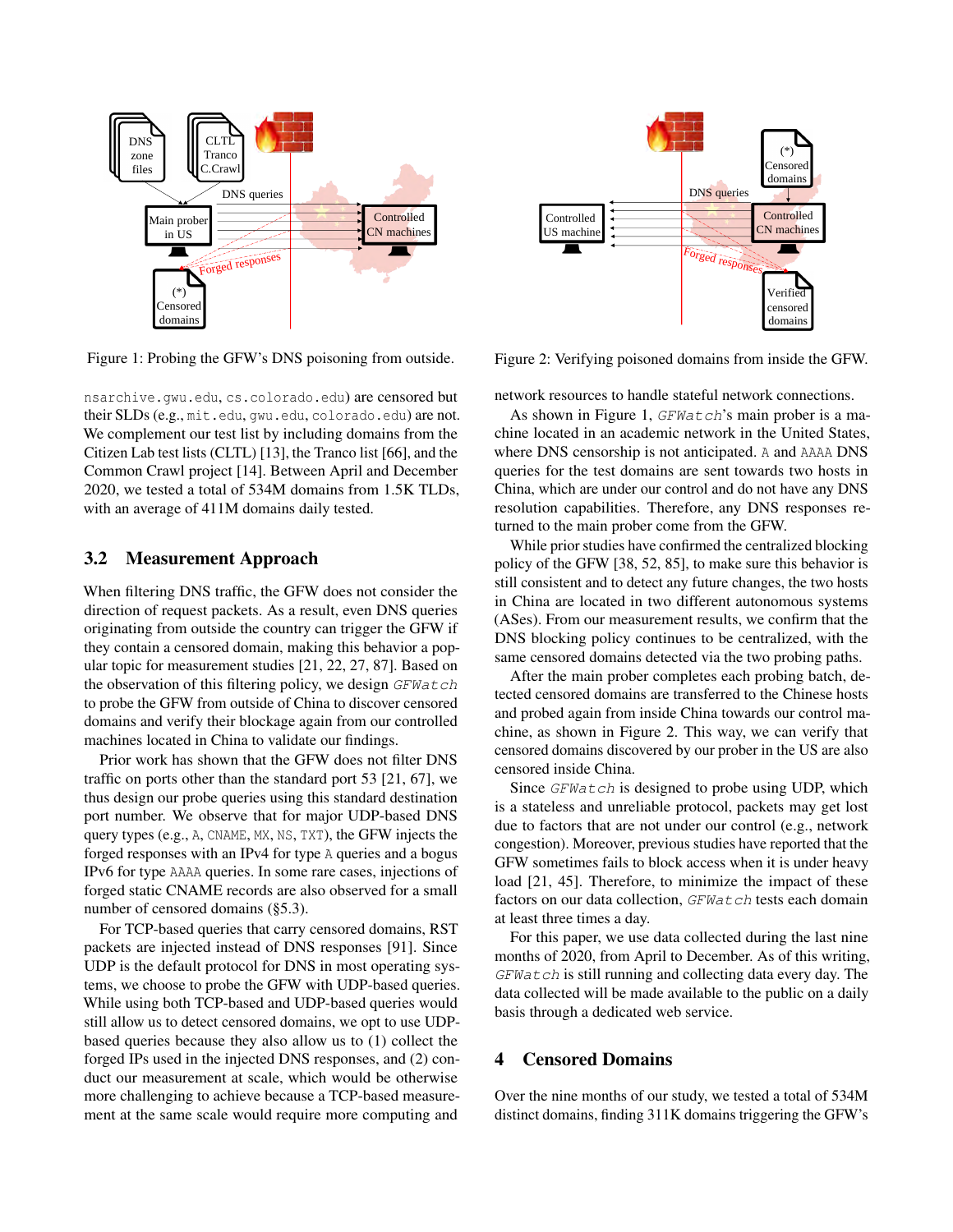<span id="page-3-1"></span>

Figure 3: Cumulative censored domains discovered over time and daily added/removed censored domains.

DNS censoring capability. Figure [3](#page-3-1) summarizes the cumulative number of censored domains over time, as well as the number of domains added and removed from the set of censored domains each day. We note a sharp increase in domains on August 31st because of the addition of more than 30K subdomains from the previously censored namespaces (e.g., \*.googlevideo.com, \*.appspot.com) to our test domains. In this section, we describe our technique for identifying the specific strings that trigger GFW's DNS censorship ([§4.1\)](#page-3-0). We use this technique to remove unrelated domains that match the blocking rules ("overblocked" domains) and then characterize domains censored by the GFW in Section [4.2.](#page-4-0)

### <span id="page-3-0"></span>4.1 Identifying Blocking Rules

When considering the domains filtered by the GFW, there are many with common second-level and top-level domains (e.g., numerous blocked domains of the form \*.blogspot.com or \*.tumblr.com). This observation led us to develop a clustering method for domains that are blocked based on the same underlying rule. For example, if subdomain.example.com and all subdomains of example.com are blocked, we consider example.com as the blocked domain. We note that when a subdomain is blocked, the covering domains may not be blocked (e.g., cs.colorado.edu is blocked, whereas colorado.edu is not ([§4.2\)](#page-4-0)).

Inspired by a previous study of GFW's DNS censorship [\[22\]](#page-13-4), we use the following technique to identify the strings that trigger blocking (i.e., the most general string such that all domains containing this string are blocked). For a given domain, we test the following permutations of each censored domain and random strings:

- Rule 0 censored domain
- Rule 1 censored domain {.rnd str}
- Rule 2 censored\_domain{rnd\_str}
- Rule 3 {rnd\_str.}censored\_domain
- Rule 4 {rnd\_str}censored\_domain
- Rule 5 {rnd\_str. } censored\_domain {. rnd\_str}
- Rule 6 {rnd str.}censored domain {rnd str}

<span id="page-3-2"></span>

Figure 4: Cumulative base censored domains discovered over time and daily added/removed base censored domains.

- Rule 7 {rnd\_str}censored\_domain{.rnd\_str}
- Rule 8 {rnd\_str}censored\_domain{rnd\_str}

Among these rules, only Rules 1 and 3 are correct forms of a domain with a different top-level domain (Rule 1) or subdomain (Rule 3). In contrast, the rest represents unrelated (or non-existent) domains that happen to contain the censored domain string. We refer to censored domains that are grouped with a shorter domain string via rules other than Rules 1 or 3 as being *overblocked*, because they are not subdomains of the shorter domain, but are actually unrelated domains that are textually similar (e.g., the censored domain mentorproject.org contains the shorter domain string torproject.org that actually triggers censorship).

Using these rules to generate domains and testing them with GFWatch, we identify the most general form of each censored domain that triggers censorship. We refer to these shortest censored domains as the "base domain" from which the blocking rule is generated. We discovered a total of 138.7K base domains from the set of 311K censored domains.

Considering base domains allows us to observe growth in the underlying blocking rules as opposed to the raw number of domains. We also observe fewer new base domains over time and avoid sudden jumps in censored domains when large numbers of subdomains of an existing base domain are observed. Figure [4](#page-3-2) shows the cumulative number of base domains discovered over the nine-month period and the daily addition and removal of these domains. As of December 31st, 126K base domains are still being censored.

Of 138.7K base domains, 11.8K are censored independently (Rule 0). In other words, these domains are censored as they are, but do not trigger GFW's DNS censorship when concatenated with random strings. However, in an ascending order of severity, we find that 4, 113.8K, 10.9K, 1.4K, and 696 distinct base domains are blocked under Rules 2, 3, 4, 6, and 8, respectively. There are no domains for Rules 1, 5, and 7, since domains blocked under these rules are already covered by other more general rules. While the vast majority of base censored domains fall under Rule 3, there are more than 13K base domains blocked under other rules, causing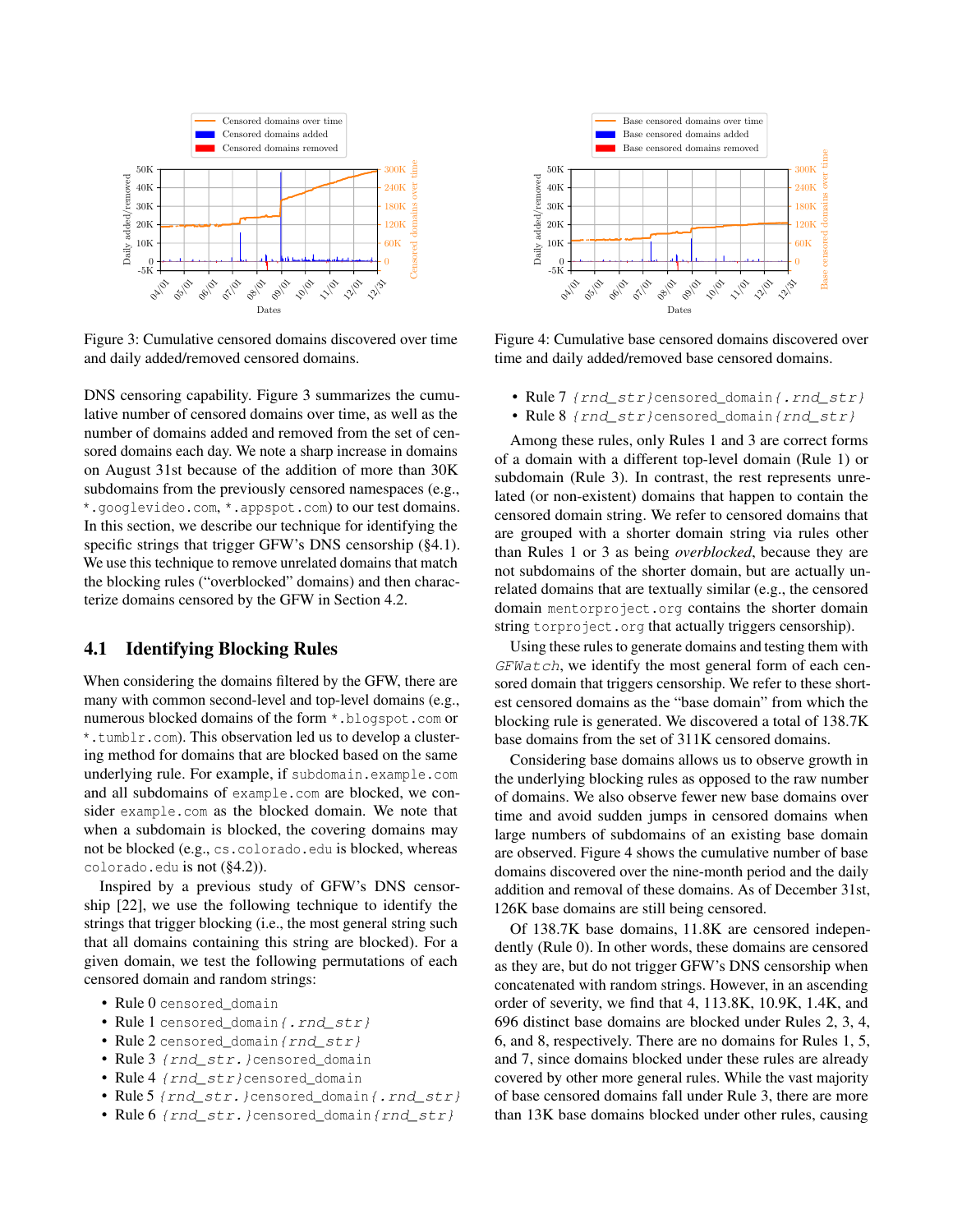<span id="page-4-1"></span>

Figure 5: CDF of the popularity ranking for base censored domains (in log scale).

unrelated domains to be overblocked.

We utilize the base domains to identify cases of overblocking, where an unrelated domain matches a more general censored domain string. Specifically, we consider domains that match a base domain, but are not subdomains of the base domain, as being overblocked. This is because these domains are unrelated to the base domain despite being textually similar. With this definition, we find that 41K of the 331K censored domains are overblocked. The top three base domains that cause the most overblocking are 919.com, jetos.com, and 33a.com. These three domains are responsible for a total of 15K unrelated domains being blocked because they end with one of these three base domains (and are not subdomains of them). Table [4](#page-15-10) in Appendix [A](#page-15-11) provides more details on the base domains responsible for the most overblocking. Domain owners may consider refraining from registering domain names containing these base domains to avoid them being inadvertently blocked by the GFW. When the position of the political interaction of the production of the production of the production of the production of the production of the production of the production of the production of the production of the stat

#### <span id="page-4-0"></span>4.2 Characterizing Censored Domains

We now characterize the 138.7K base domains identified in [§4.1.](#page-3-0) We focus on these base domains to avoid the impact of domains with numerous blocked subdomains on our results. Focusing on base domains also allows us to avoid analyzing innocuous domains that are overblocked based on our previous analysis.

Popularity of censored domains. We find that most domains blocked by the GFW are unpopular and do not appear on lists of most popular websites. We use the rankings provided by the Tranco list [\[66\]](#page-14-19), which combines four top lists (Alexa [\[1\]](#page-13-16), Majestic [\[15\]](#page-13-17), Umbrella [\[3\]](#page-13-18), and Quantcast [\[10\]](#page-13-19)) in a way that makes it more stable and robust against malicious manipulations [\[76\]](#page-14-20). The daily Tranco list contains about 7M domains ranked by the Dowdall rule [\[48\]](#page-14-21).

Figure [5](#page-4-1) shows the CDF of the popularity ranking for the 138.7K blocked base domains. Only 1.3% of them are among the top 100K most popular domains, which is the statistically significant threshold of the popularity ranking as suggested by both top-list providers and previous studies [\[20,](#page-13-20) [83\]](#page-15-12). Even

<span id="page-4-2"></span>

Figure 6: Top ten categories of domains censored by the GFW.

13.3% of the base censored domains fall within the list's ranking range, while the remaining are unranked. This finding highlights the importance of GFWatch's use of TLD zone files to enumerate the set of potentially censored domains.

Types of censored content. For domain categorization, we use a service provided by FortiGuard [\[4\]](#page-13-21), which has also been used by other censorship measurement studies [\[21,](#page-13-3) [71,](#page-14-9) [78\]](#page-14-22), to make our analysis comparable. Figure [6](#page-4-2) shows the top-ten domain categories censored by the GFW. We find that nearly half of the domains we observe are not currently categorized by FortiGuard, with 40% categorized as *"newly observed domain,"* and 5.5% categorized as *"not rated."* This is a result of the large number of domains in our dataset, many of which may not be currently active ([§7.3\)](#page-10-0).

Apart from the *"newly observed domain"* and *"not rated"* categories, we find that *"business," "pornography,"* and *"information technology"* are within the top-five dominant categories. This finding is different from the results reported by the most recent related work to ours [\[21\]](#page-13-3), which observed *"proxy avoidance"* and *"personal websites and blogs"* as the most blocked categories. This difference stems from the counting process used in [\[21\]](#page-13-3), which does not aggregate subdomains, while their test list is a fixed snapshot of 1M domains from the Alexa list, which contains many subdomains of \*.tumblr.com and \*.blogspot.com.

COVID-19 related domains. On December 19th, 2020, the New York Times reported that the Chinese Government issued instructions for suppressing the free flow of information related to the COVID-19 pandemic [\[81\]](#page-15-13). GFWatch has detected numerous domains related to COVID-19 being censored by the GFW through DNS tampering, including covid19classaction.it, covid19song.info covidcon.org, ccpcoronavirus.com, covidhaber.net, and covid-19truth.info.

While most censored domains are discovered to be blocked soon after they appear in our set of test domains, we found that there was some delay in blocking ccpcoronavirus.com, covidhaber.net, and covid-19truth.info. Specifically, ccpcoronavirus.com and covidhaber.net first appeared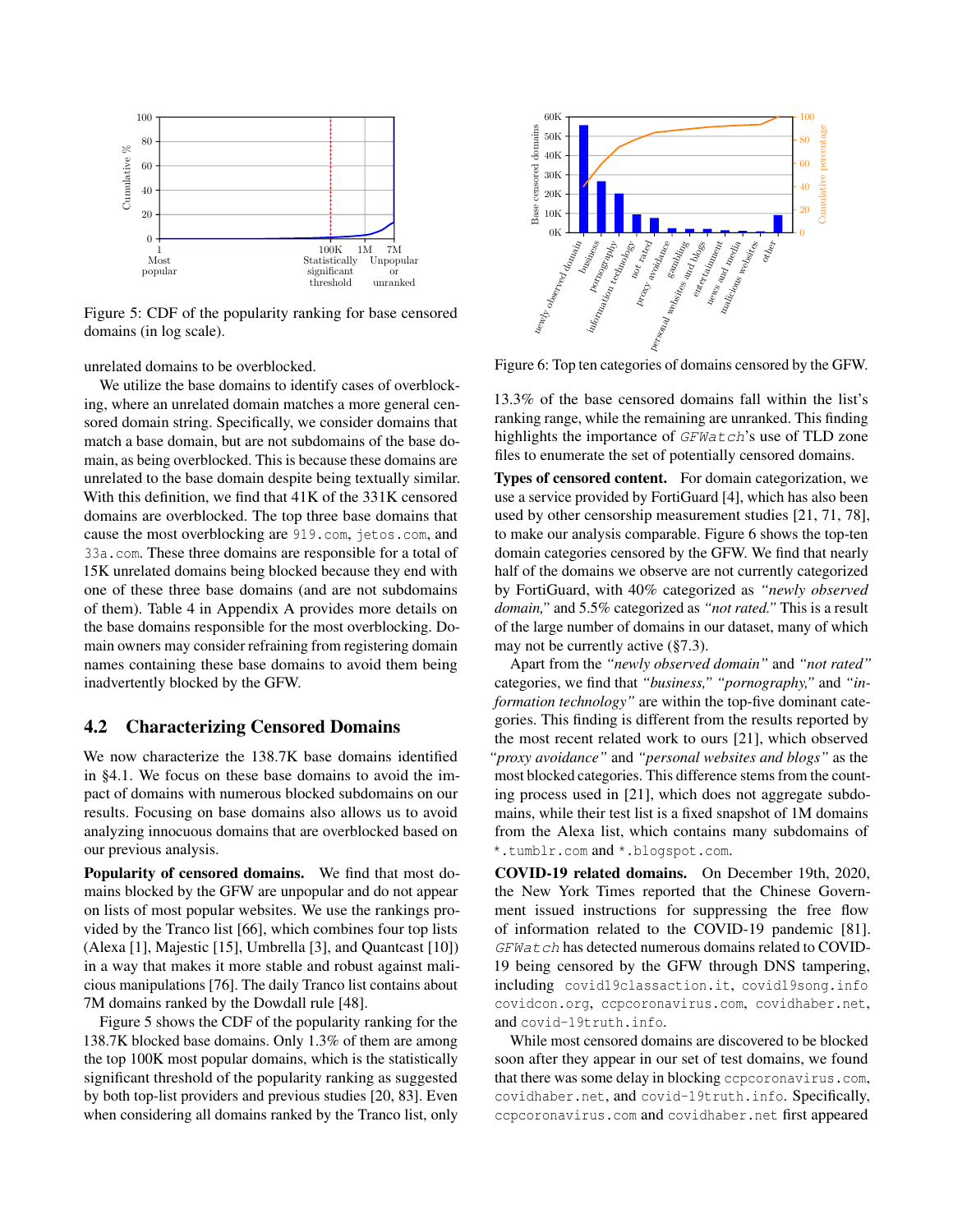on our test lists in April but are not blocked until July and September, respectively. Similarly, covid-19truth.info appeared in our dataset in September but was not censored until October. The large difference in the time the GFW takes to censor different domains shows that the blocklist is likely to be curated by both automated tools and manual efforts.

Educational domains. In 2002, Zittrain et al. [\[95\]](#page-15-3) reported DNS-based filtering of several institutions of higher education in the US, including mit.edu, umich.edu, and gwu.edu. While *"education"* is not one of the top censored categories, we find numerous blocked education-related domains, including armstrong.edu, brookings.edu, citizenlab.ca, feitian.edu, languagelog.ldc.upenn.edu, pori.hk, soas.ac.uk, scratch.mit.edu, and cs.colorado.edu.

Although censorship against some of these domains is not surprising, since they belong to institutions well-known for conducting political science research and may host content deemed as unwanted, we are puzzled by the blocking of cs.colorado.edu. While the University of Colorado's computer science department is not currently using this domain to host their homepage, the blocking of this domain and its entire namespace \*.cs.colorado.edu would prevent students in China from accessing other department resources (e.g., moodle.cs.colorado.edu). This is another evidence of the overblocking policy of the GFW, especially during the difficult time of the COVID-19 pandemic when most students need to take classes remotely.

#### <span id="page-5-0"></span>5 Forged IP Addresses

The use of publicly routable IPs owned by foreign entities not only confuses the impacted users and misleads their interpretation of the GFW's censorship, but also hinders straightforward detection and circumvention [\[54\]](#page-14-23). Therefore, knowing the forged IPs and the pattern in which they are injected (if any) is essential. In this section, we analyze the IPs collected by GFWatch to examine whether there exists any specific injection pattern based on which we can develop strategies to effectively detect and bypass the GFW's DNS censorship.

# <span id="page-5-2"></span>5.1 Forged IP Addresses over Time

Extracting the forged IPs from all poisoned DNS responses captured by GFWatch, we find a total of 1,781 and 1,799 unique forged IPv4 and IPv6 addresses from poisoned type-A and type-AAAA responses, respectively. The forged IPv4 addresses are mapped to multiple ASes owned by numerous non-Chinese entities, including 783 (44%) IPs of Facebook, 277 (15.6%) IPs of WZ Communications Inc., 200 (11.2%) IPs of Twitter, and 180 (10.1%) IPs of Dropbox. On the other hand, all IPv6 addresses are bogus and belong to the same subnet of the predefined Teredo prefix [\[62\]](#page-14-24), 2001::/32. Therefore, we will focus our analysis on the forged IPv4 addresses

<span id="page-5-1"></span>

Figure 7: Number of forged IPv4 addresses detected over time by GFWatch.

hereafter because the pattern of IPv6 injection is obvious and thus should be trivial to detect and circumvent.

Figure [7](#page-5-1) shows the number of unique IPv4 addresses that GFWatch has discovered over the measurement period considered in this paper. The gray bar plot shows the number of unique IPs observed daily, and the blue bar plot shows the number of new IPs that were not observed previously. We add a second y-axis on the right side of the figure for better visibility of the blue bars.

Our initially collected data overlaps with the data collected during the final month of [\[21\]](#page-13-3), which is the most recent related work to our study. During this period, our observation aligns with the result reported in Figure 2 of [\[21\]](#page-13-3), i.e., the number of unique forged IPs is about 200 with no new IPs detected. However, starting in May, GFWatch began to detect more forged IPs every day until September, with about 10–20 new IPs added daily. These gradual daily additions, together with a significant increase of more than 300 previously unobserved IPs at the end of August, have brought the total number of forged IPs to more than 1.5K. The number of forged IPs converges to 1.7K over the last four months of 2020.

Comparing the IPs observed by  $GFWatch$  with the ones reported in [\[21\]](#page-13-3), we find that all IPs observed by [\[21\]](#page-13-3) have been used again in poisoned DNS responses, regardless of the major drop reported on November 23rd, 2019. In addition, we find 188 new IPs that were not observed previously in [\[21\]](#page-13-3). Given how close the timeline is between our work and [\[21\]](#page-13-3), this finding of the unpredictable fluctuation in the number of forged IPs emphasizes the importance of having a largescale longitudinal measurement system to keep track of erratic changes in the GFW's blocking behavior. Therefore, we are committed to keeping GFWatch running as long as possible, rather than just creating it as a one-off effort.

Prior reports [\[38,](#page-13-2) [52,](#page-14-17) [85\]](#page-15-4) and our detection of the same censored domains via two different network paths ([§3\)](#page-1-0) have confirmed the centralized blocking policy of the GFW in terms of the domains being censored. Nevertheless, we are also interested in investigating whether the forged IPs are consistent at different network locations, because our ulti-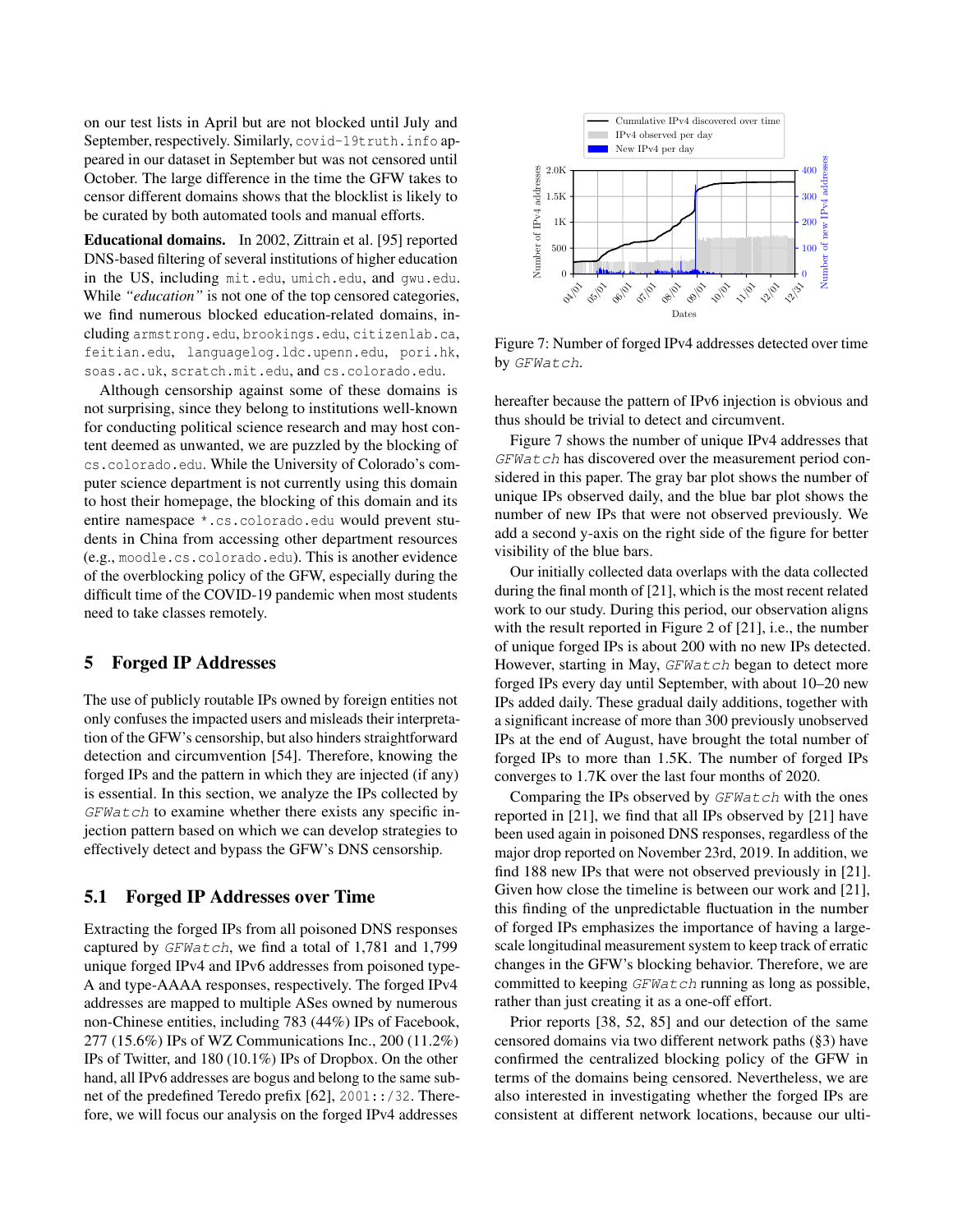<span id="page-6-1"></span>

Figure 8: CDF of censored responses with respect to the injection frequency of forged IPv4 addresses detected by GFWatch.

mate goal is to collect as many forged IPs as possible and demystify their injection pattern to assist us in developing effective strategies for censorship detection and circumvention. Therefore, we have also conducted an extra measurement by probing across different network locations in China to confirm that the pool of forged IPs discovered by GFWatch is representative enough. More details of this measurement are provided in Appendix [B.](#page-16-0)

# <span id="page-6-3"></span>5.2 Injection Frequency of Forged IPs

Due to the erratic changes in the number of forged IPs over time, prior studies have often concluded that forged IPs are injected randomly. Through the longitudinal measurement conducted at scale, GFWatch has tested and detected a large enough number of censored domains and forged IPs that allows us to provide more insights into this aspect. Analyzing the injection frequency of each forged IP, we find that not all forged IPs are equally injected in censored responses, i.e., their injection pattern is not entirely random.

Figure [8](#page-6-1) shows the CDF of censored responses with respect to the injection frequency of forged IPs observed in these responses. The x-axis (in log scale) indicates the number of forged IPs, sorted by their injection frequency. There are three periods during which the cumulative number of forged IPs shows different patterns (i.e., April, May to August, and September to December, as shown in Figure [7\)](#page-5-1). Thus, we analyze the injection frequency of these three periods independently and compare them with the injection frequency of all forged IPs discovered over the whole period of our measurement.

We can see that the forged IPs' injection frequencies are similar (almost overlapping) between the April and May– August lines. In other words, although the number of forged IPs increases from about 200 at the end of April to more than 1.5K over the May–August period, the initial 200 forged IPs are still responsible for 99% of censored responses. On the other hand, the additional 1.3K new forged IPs discovered from May to August are in the long tail and only used in 1%

<span id="page-6-2"></span>Table 1: Groupings of censored domains with respect to different sets of forged IPs injected in their poisoned responses.

| G              | # Domains                           | # $IPs$      | <b>Forged IPs/CNAMEs</b>                                                                                                               |
|----------------|-------------------------------------|--------------|----------------------------------------------------------------------------------------------------------------------------------------|
| $\Omega$       | 41                                  | $\mathbf{0}$ | cathayan.org, mijingui.com, upload.la, yy080.com                                                                                       |
| 1              | 12                                  | 1            | why.cc $\rightarrow$ 216.139.213.144                                                                                                   |
| 2              | 7                                   | 1            | vumizi.com $\rightarrow$ 66.206.11.194                                                                                                 |
| 3              | 57                                  | 1            | 46.38.24.209, 46.20.126.252, 61.54.28.6, 89.31.55.106<br>122.218.101.190, 123.50.49.171, 173.201.216.6, 208.109.138.55                 |
| $\overline{4}$ | 3,295                               | 3            | 4.36.66.178, 64.33.88.161, 203.161.230.171                                                                                             |
| 5              | 1,711                               | 4            | 8.7.198.45, 59.24.3.173, 243.185.187.39, 203.98.7.65                                                                                   |
| 6              | 2,724                               | 4            | 8.7.198.46, 59.24.3.174, 46.82.174.69, 93.46.8.90                                                                                      |
| $\overline{7}$ | $\overline{4}$                      | 7            | 4.36.66.178, 64.33.88.161, 203.161.230.171, 59.24.3.174<br>8.7.198.46, 46.82.174.69, 93.46.8.90                                        |
| 8              | $\mathbf Q$                         | 7            | 4.36.66.178, 64.33.88.161, 203.161.230.171, 8.7.198.45<br>59.24.3.173, 243.185.187.39, 203.98.7.65                                     |
| 9              | 4,551                               | 10           | 23.89.5.60, 49.2.123.56, 54.76.135.1, 77.4.7.92<br>118.5.49.6, 188.5.4.96, 189.163.17.5, 197.4.4.12<br>249.129.46.48, 253.157.14.165   |
| 10             | remaining<br>$\sim$ 300K<br>domains | > 560        | [Omitted due to the large number of forged IPs]<br>Supplementary data will be made publicly available<br>and updated on a daily basis. |

of all censored responses. Similarly, even after the remarkable increase to more than 1.7K forged IPs at the end of August, only 600 of them are frequently injected from September to December, occupying 99% of the censored responses. Finally, when looking at all the censored responses and forged IPs discovered over the whole period, the 200 most frequently injected forged IPs discovered in April are still responsible for more than 50% of all censored responses, whereas only 600 (33.6%) out of 1,781 forged IPs are responsible for 99% of all censored responses, the remaining 1.1K forged IPs in the long tail are used in only 1% of censored responses.

#### <span id="page-6-0"></span>5.3 Static and Dynamic Injections

One of the GFW behaviors is injecting different sets of forged IPs for different groups of censored domains. This behavior was first reported in [\[21\]](#page-13-3), where the authors identify a total of six groups of censored domains that are poisoned with different sets of forged IPs. From data collected by GFWatch, we have discovered a total of 11 groups shown in Table [1.](#page-6-2) Comparing these groups with those reported in [\[21\]](#page-13-3), we find five similar groups that have the same set of forged IPs/CNAMEs, including Groups 0, 4, 5, 6, and 9. Understandably, we discover more groups because our test list covers far more domains compared to [\[21\]](#page-13-3), where a fixed Alexa top list of only 1M domains was used for the whole measurement period.

An instance of forged response containing a CNAME was reported in [\[21\]](#page-13-3) but excluded from the analysis since it did not seem to be prevalent. However, with a larger dataset, we find that the injection of CNAME in forged responses can happen in three different groups of censored domains, triggering the GFW to inject six different CNAME answers. As depicted in Table [1,](#page-6-2) there are 41 censored domains that can trigger the injection of *either one of the four* CNAMEs listed. Domains in Groups 1 and 2 can trigger a CNAME injection, accompanied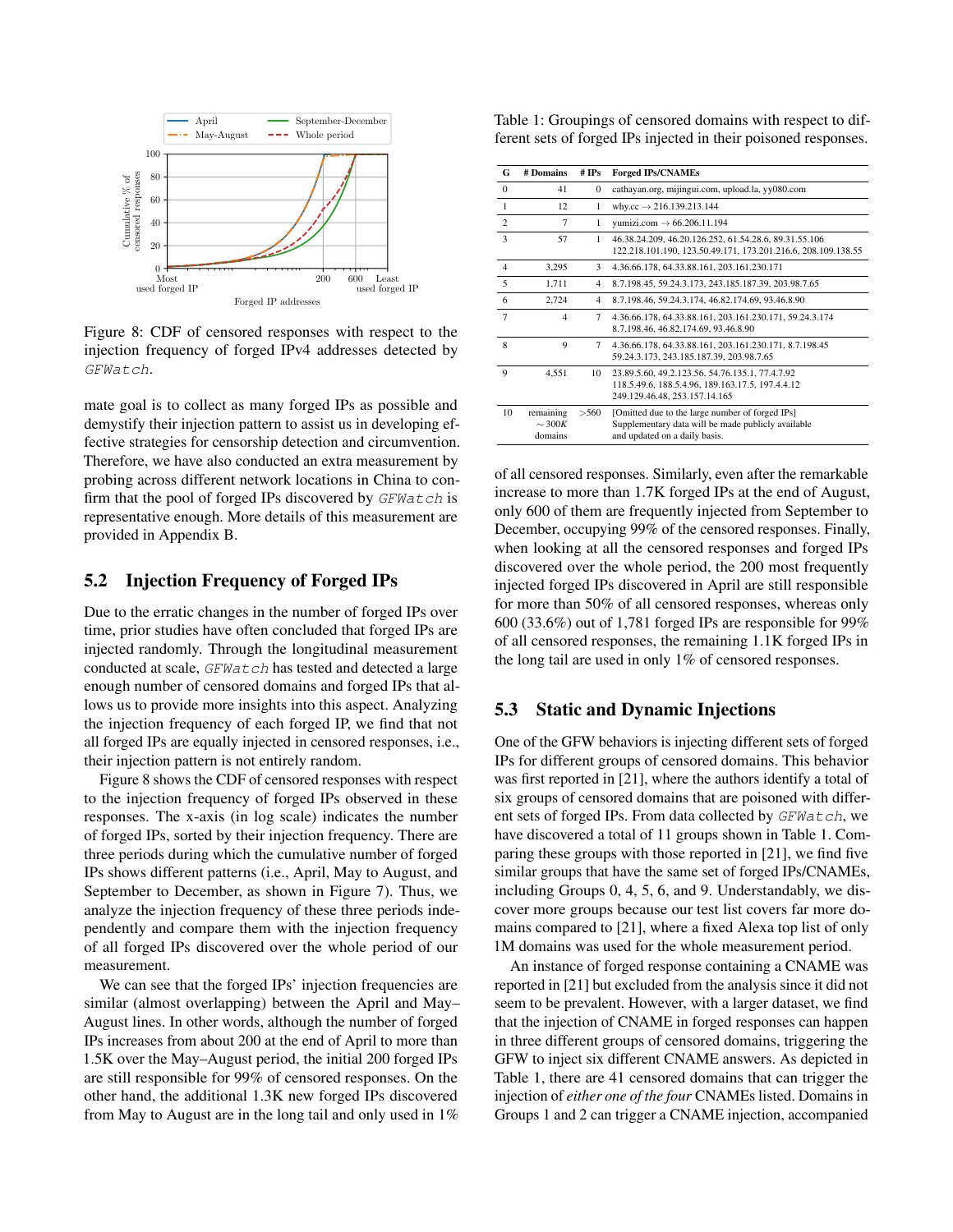by an IP in the forged response. Note that these two IPs are not the actual IPs of the two CNAMEs. Similarly, there are eight distinct subgroups of domains within Group 3 that can constantly trigger *either one of the eight* forged IP listed. For example, qcc.com.tw will always trigger a forged response of 89.31.55.106. The same pattern applies in other Groups from 4 to 9, i.e., resolving domains within these groups will always trigger the GFW to inject one of the forged IPs listed on the 4th column. The remaining of about 300K censored domains are grouped together since they trigger the GFW to dynamically inject a much larger number of more than 560 different forged IPs.

Revealing these injection patterns for different groups of censored domains is crucial for developing an effective strategy to detect and circumvent the GFW's DNS censorship ([§6\)](#page-7-0). Especially, knowing whether a censored domain belongs to one of the static groups (Groups 0 to 9) or the dynamic group (Group 10) is necessary to avoid misclassifying consistent forged responses as "legitimate" ([§7\)](#page-9-0).

#### <span id="page-7-0"></span>6 Censorship Leakage and Detection

The GFW's bidirectional DNS filtering behavior has been reported as the cause of poisoned DNS responses being cached by public DNS resolvers outside China, when DNS resolution paths unavoidably have to transit via China's network [\[57,](#page-14-5) [87\]](#page-15-2). However, in this section, we show that DNS poisoning against many domains whose authoritative name servers are located in China is another primary reason why poisoned DNS records have tainted many public DNS resolvers around the world. We then show how the datasets of censored domains and forged IPs discovered by GFWatch can help with detecting and sanitizing poisoned resource records from public DNS resolvers' cache.

#### <span id="page-7-1"></span>6.1 Geoblocking of China-based Domains

On August 8th, 2020, GFWatch detected the blockage of www.beian.gov.cn, which is managed by the Chinese Ministry of Industry and Information Technology. This service allows website owners to obtain and verify their website's Internet Content Provider (ICP) license, which is obligated to legally operate their site in China. This domain has two authoritative name servers, dns7.hichina.com and dns8.hichina.com, which are hosted on 16 different IPs. However, checking against the latest MaxMind dataset [\[7\]](#page-13-22), we find that all of these IPs are located inside China. Consequently, the DNS censorship against this domain by the GFW will cause DNS queries issued from outside China to be poisoned since all resolution paths from outside China will have to cross the GFW.

We initially attributed this blockage to an error or a misconfiguration because previous works have sometimes noticed intermittent failures in the GFW [\[21,](#page-13-3) [45\]](#page-14-12). Furthermore, no prior

<span id="page-7-2"></span>

Figure 9: Visit to a domain geoblocked by the GFW ends up with an error page from Facebook.

studies have ever found such a strange blocking behavior the GFW of China censors a Chinese government website. However, at the time of composing this paper, we are still observing www.beian.gov.cn being censored by the GFW, almost half a year since its first detection. Hence, this is a clear case of geoblocking because we can still visit this domain normally from our controlled machines located inside China. To the best of our knowledge, ours is the first academic research to document this geoblocking behavior of the GFW.

Note that this geoblocking is a result of the GFW's DNS censorship, which is not the same as geoblocking enforced at the server side [\[69\]](#page-14-25). Geoblocking of China-based websites has been noticed previously but is enforced by their website owners. For instance, political researchers have been using https://www.tianyancha.com/ to investigate the ownership of Chinese companies, but since 2019, this website blocks visitors from non-Chinese IPs and shows a clear message for the reason of denying access.

The GFW's blocking of China-based domains using bidirectional DNS filtering in combination with the use of forged IPs owned by non-Chinese entities impacts not only Internet users in China, but also users from around the world. For instance, upon visiting the aforementioned geoblocked domain from a non-censored network outside China, we end up with an error page served from Facebook, as shown in Figure [9.](#page-7-2)

Most ordinary Internet users would not know the underlying reason why their visit to a given China-based domain (e.g., www.beian.gov.cn) that is clearly unrelated to Facebook would end up with an error page from Facebook. The fact that the GFW frequently changes the forged IPs used in fake DNS responses ([§5\)](#page-5-0) would cause even more confusion to the affected users. Depending on which fake IP is injected in the spoofed response, users may encounter a different error page from Figure [9.](#page-7-2) Even more confusing, the visit to this domain from outside China will intermittently succeed because the poisoned responses injected by the GFW sometimes fail to arrive ahead of the legitimate one ([§7\)](#page-9-0).

At the server side of the forged IPs being used for injecting poisoned responses, their operators would also be puzzled as to why many HTTP requests are sent to their servers, asking for hostnames they do not serve. For the above example, an error log at a Facebook server will show that someone was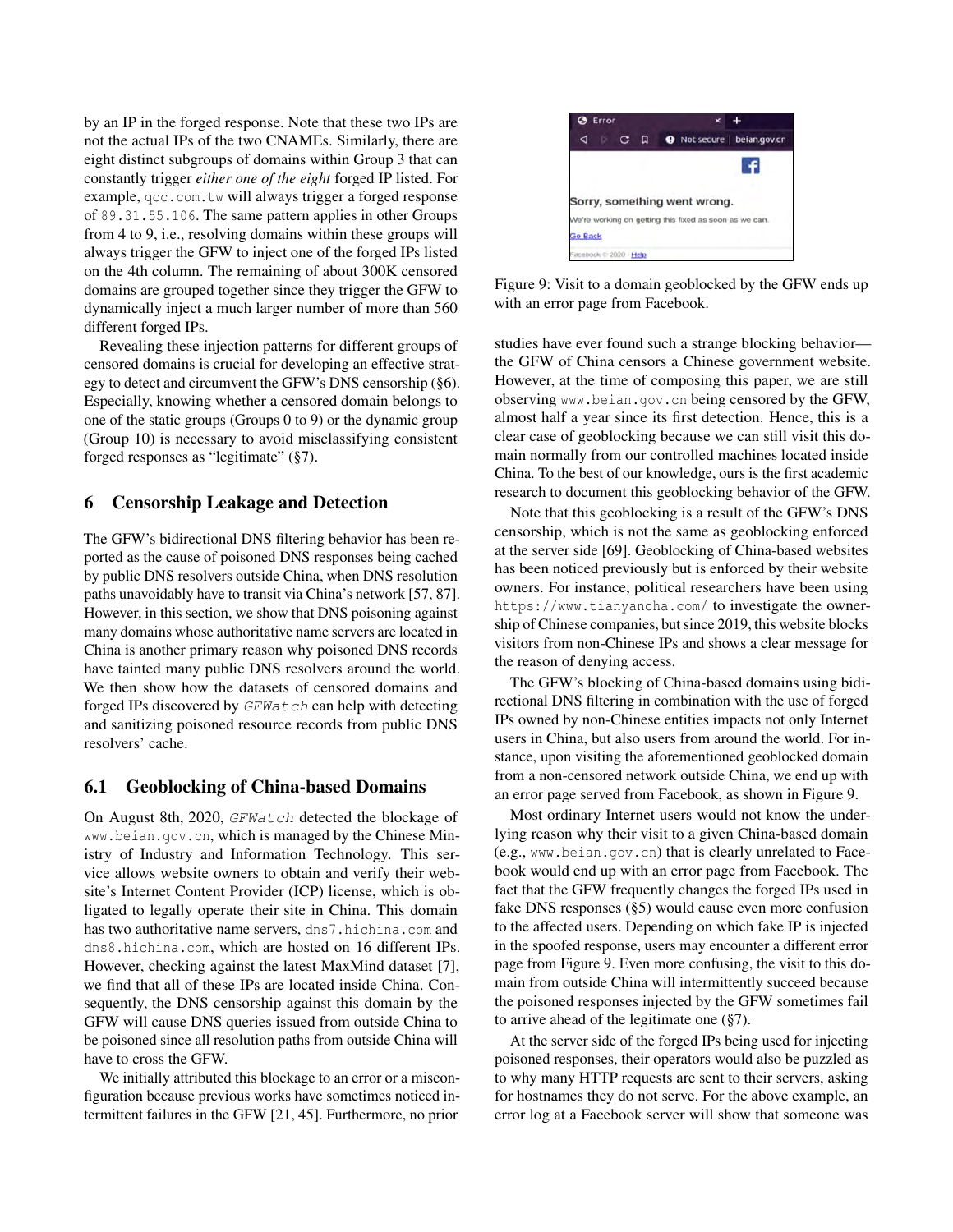<span id="page-8-1"></span>

Figure 10: CDF of the number of authoritative name servers located inside China as a percentage of 138.7K base censored domains and 41K innocuously blocked domains.

trying to visit www.beian.gov.cn on a Facebook IP, which obviously does not serve any content for that domain, thus the returned error page. As we do not have access to the error logs of Facebook and other organizations whose IPs are used for injecting poisoned DNS responses by the GFW, we cannot quantify the actual cost (e.g., the overhead of serving unsolicited connections, error pages) of such an abusive DNS redirection behavior. However, given the large number of more than 311K censored domains discovered ([§4\)](#page-2-0) and only a small pool of forged IPs being used ([§5\)](#page-5-0), we believe that the GFW's injection policy would cost these affected organizations a non-negligible overhead on their servers. Past reports have shown that this abusive design of the GFW can lead to resource exhaustion attacks on specific IPs, making them inaccessible [\[34,](#page-13-23) [54,](#page-14-23) [64\]](#page-14-26).

To estimate the extent to which the above geoblocking and overblocking policies have impacted the global Internet, we analyze the location of authoritative name servers of 138.7K base censored domains and 41K innocuously blocked domains, using the MaxMind dataset [\[7\]](#page-13-22). As shown in Figure [10,](#page-8-1) 38% (53K) of the base censored domains and 21.6% (8.8K) of the innocuous censored domains have at least one authoritative name server in China. In other words, there is always a non-zero chance that DNS resolution for these 61.8K domains from outside China will be poisoned, causing their visitors to potentially end up with an error page similar to the above case. On the other hand, 19.4% (26.9K) of base censored domains and 12.5% (5.1K) innocuously blocked domains have all of their authoritative name servers in China, meaning that the resolutions for these 32K domains from outside China will always cross the GFW, thus being poisoned.

#### <span id="page-8-0"></span>6.2 Detection

A common operational mechanism of DNS censorship is that the censor takes advantage of the time-honored property of UDP-based DNS resolution to inject poisoned responses, racing against the legitimate response. Depending on the censored domain being queried, the GFW can even emit up

<span id="page-8-2"></span>Table 2: Top ten public DNS resolvers with the highest number of censored domains whose poisoned resource records have polluted their cache.

| # Domains | Resolver          | # Domains Resolver |                      |
|-----------|-------------------|--------------------|----------------------|
|           | 74,715 Google     |                    | 63,295 OpenDNS       |
|           | 71.560 Cloudflare |                    | 62.825 Comcast       |
| 65,567    | OpenNIC           |                    | 56,913 CleanBrowsing |
|           | 65.538 FreeDNS    |                    | 56.628 Level3        |
| 64.521    | Yandex            |                    | 55,795 Verisign      |

to three responses. This behavior of injecting multiple fake responses was first reported recently in [\[21\]](#page-13-3). For the completeness of our investigation, we have also identified the three different injectors based on the data collected by GFWatch, with more detailed analysis in Appendix [C.](#page-16-1)

From the GFW's perspective, the injection of multiple fake responses not only increases the chance of successfully poisoning a censored client but also makes it more costly and challenging to detect and circumvent its DNS censorship [\[40\]](#page-14-14). However, based on the pool of forged IPs and their injection patterns that we have revealed in [§5,](#page-5-0) detecting DNS censorship by the GFW can be done effectively by checking the returned IP address against the pool of forged IPs discovered by GFWatch. Although this strategy may not detect all poisoned responses due to some rare forged IPs that GFWatch might have not observed in the long tail, from the analysis of injection frequency in [§5.2,](#page-6-3) which we have also verified its consistency across different network locations (Appendix [B\)](#page-16-0), we are confident that this detection technique can identify more than 99% of the poisoned responses.

We next employ this detection technique to expose poisoned resource records that have tainted public DNS resolvers around the world. In particular, once a censored domain is detected by *GFWatch*, we query them against popular DNS resolvers and examine if its response matches any injection pattern we have revealed in [§5.](#page-5-0) Table [2](#page-8-2) shows the top ten resolvers that have been polluted with the highest number of censored domains. In total, we find 77K censored domains whose poisoned resource records have polluted the cache of all popular public DNS resolvers that we examined. Of these censored domains, 61K are base censored domains. This result aligns well with our earlier speculation in [§6.1.](#page-7-1)

This finding shows the widespread impact of the bidirectional blocking behavior of the GFW, necessitating the operators of these public DNS resolvers to have an effective and efficient mechanism to prevent these poisoned resource records from polluting their cache, to assure the quality of their DNS service. Furthermore, the 61K base censored domains whose DNS queries from outside China are censored is likely the reason why many censored domains are classified as *"newly observed domain"* or *"not rated"* in [§4.2.](#page-4-0) This is because FortiGuard's crawlers, which are likely located outside China, probably could not obtain the correct IPs of these domains, thus failing to fetch and classify them.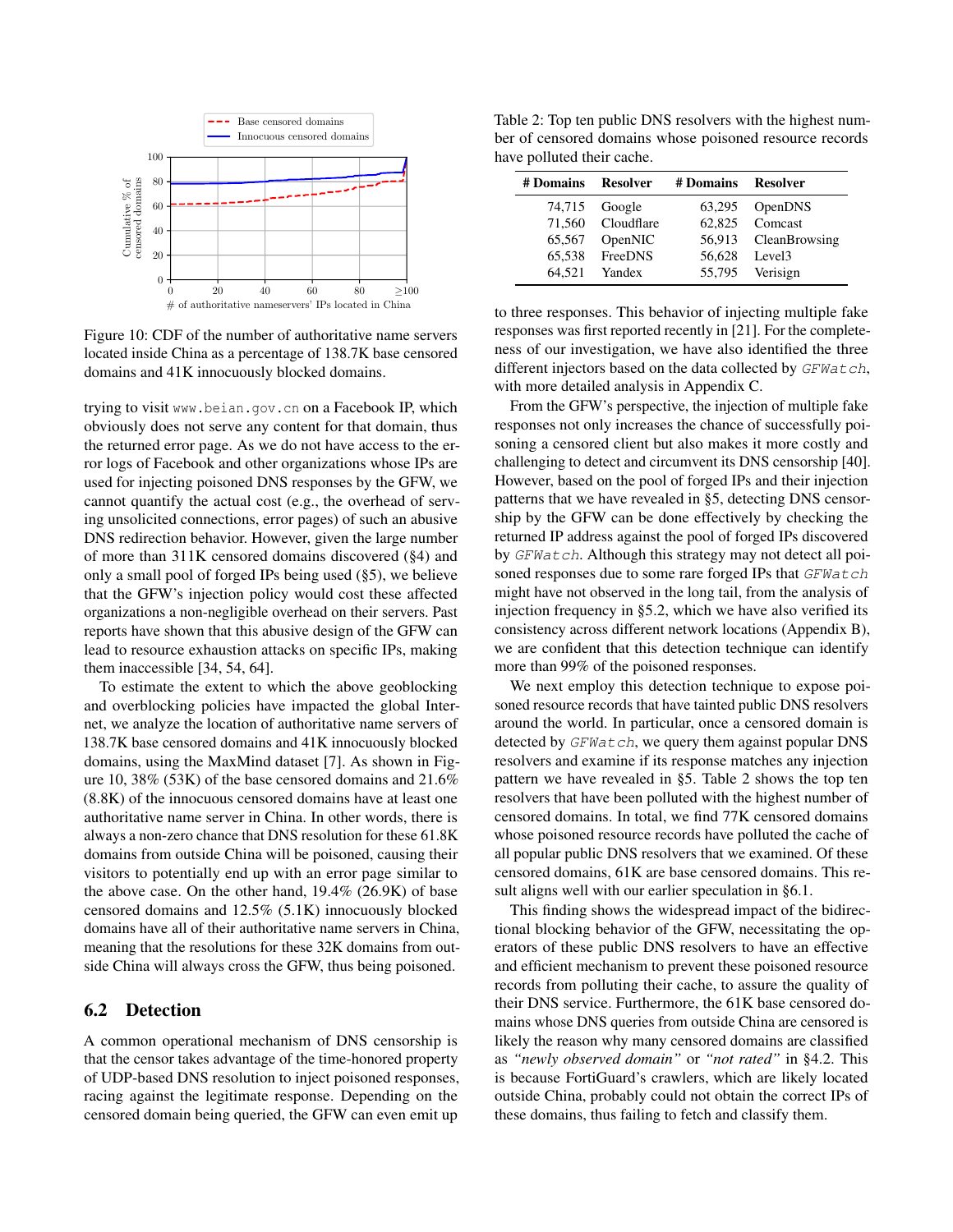# <span id="page-9-0"></span>7 Circumvention

We now show how insights gained from analyzing the cen-sored domains ([§4\)](#page-2-0) and forged IPs discovered by  $GFWatch$ over time ([§5\)](#page-5-0) can assist us in developing strategies to effectively and efficiently circumvent GFW's DNS censorship.

### 7.1 Strategy

The GFW's bidirectional DNS filtering not only impacts in-China users but also prevents users outside China from obtaining legitimate resources records of geographically restricted domains based in China ([§6.1\)](#page-7-1). Therefore, an effective DNS censorship evasion strategy would benefit not only (1) users inside China who need to access censored domains hosted outside China, but also (2) users outside China who need access to geoblocked domains based in China. Both (1) and (2) also include open DNS resolvers located at both sides of the GFW that want to prevent poisoned responses from polluting their DNS cache.

Since the GFW operates as an on-path injector and does not alter the legitimate response from the actual DNS resolver chosen by a client, a circumvention strategy for the client is to not quickly accept any returned responses when querying a censored domain. Instead, the client should wait for an adjustable amount of time for all responses to arrive, as suggested in [\[40\]](#page-14-14). Upon receiving more than one IPv6 answer, the client can filter out the bogus ones that belong to the Teredo subnet 2001::/32. Furthermore, for IPv4 answers, the client can check them against the injection patterns and forged IPv4 addresses discovered in [§5.](#page-5-0)

In our circumvention strategy, for each censored domain we need at least a trustworthy resolver that possesses its genuine resource record(s). Popular open resolvers (e.g., 8.8.8.8, 1.1.1.1) are often considered as trustworthy sources when it comes to censorship evasion. However, we have shown that the vast majority of public DNS resolvers have been polluted with poisoned resource records ([§6.2\)](#page-8-0). Therefore, we opt not to use them in this case, especially for obtaining the legitimate resource records of geoblocked domains based in China. The only remaining source that is immune to the GFW's poisoned responses and has a given censored domain's genuine resource record(s) is its authoritative name servers. This information is available in the zone files.

We send DNS queries for 138.7K base censored domains and 41K innocuous domains to their authoritative name servers from our controlled machines located at both sides of the GFW. We then expect to observe both censored and non-censored resolutions at two sides of the GFW as a result of this experiment. More specifically, from our US machine, resolutions for domains whose authoritative name servers are located outside China will not be censored as their queries will not cross the GFW, whereas resolutions for domains whose authoritative name servers are located inside China are expected to be censored. On the contrary, resolutions from our China machine towards authoritative name servers located inside China will not be censored, while those queries sent to authoritative name servers outside China will.

# <span id="page-9-1"></span>7.2 Evaluation

To evaluate the effectiveness of our method, we apply the proposed circumvention strategy to filter out poisoned responses for those censored resolutions and retain their "legitimate" responses, which we then compare with actual legitimate responses returned from non-censored resolutions conducted at the other side of the GFW. We find that our circumvention strategy is highly effective, with an accuracy rate of 99.8%. That is, 99.8% of responses classified as "legitimate" match the actual legitimate responses obtained from non-censored resolutions. From a total of 1,007,002,451 resolutions that the GFW poisons, 1,005,444,476 responses classified as "legitimate" by our strategy contain the same resource records (i.e., same IPs, CNAMEs, or IPs under the same AS for domains hosted on Content Delivery Networks) with those observed from non-censored resolutions. As discussed in [§5.2,](#page-6-3) there are a small number of cases that we could not classify due to the invisibility of those rarely injected forged IPs in the long tail that  $GFWatch$  did not observe. This finding highlights the importance of having an up-to-date and continuous view into the pool of forged IPs for effectively circumventing the GFW's DNS censorship.

To further assist in future adoptions of our strategy so that it will not significantly downgrade the normal performance of other UDP-based DNS resolutions for non-censored domains, we analyze the hold-on duration, which the client should wait *only* when resolving a censored domain, instead of holding on for every resolution.

Figure [11](#page-10-1) shows the cumulative distribution of the delta time between the first forged response and the legitimate one. The (red) dash line is the CDF of the delta time measured at our China machine, and the (blue) solid line is the CDF of this delta time measured at our US machine. On the x-axis, a positive value means a poisoned response arrives before the legitimate one. In contrast, a negative value indicates that the legitimate response has arrived ahead of the fake ones.

As shown in the figure, the GFW can successfully poison more than 99.9% of all resolutions that carry censored domains, performed from our China machine towards authoritative name servers located outside China. 99% of poisoned responses hit our machine within 364ms ahead of the legitimate ones. Although this delta time may vary, depending on the relative distance between the client and the GFW, for any client whose network location is close to ours, this is the amount of extra time they should wait when resolving a censored domain from inside China. In other words, upon receiving a DNS response after querying a censored domain, the client should wait, at most, an extra 364ms for the legitimate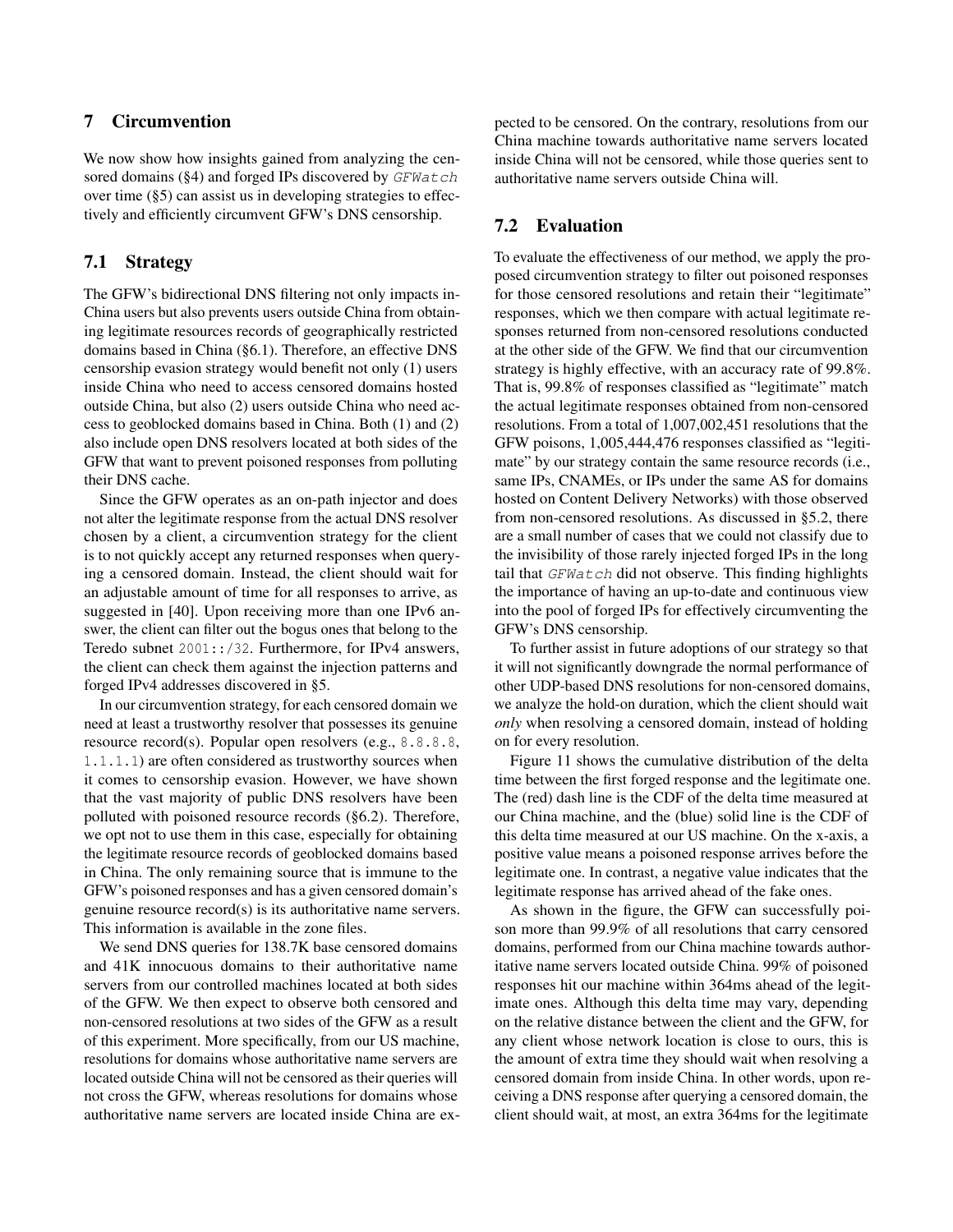<span id="page-10-1"></span>

Figure 11: CDF of delta time between forged and legitimate responses measured from CN and US controlled machines.

one to arrive. Users at different locations can heuristically probe known censored domains to estimate the hold-on duration that is representative for their location.

From the GFW's perspective, forged responses should ideally arrive at the client before the legitimate one. From our US machine, we find that this is not always true. Due to the unreliable and stateless nature of UDP packets that might get lost or delayed when transferred between two distant locations, and perhaps poisoning users outside China is not the primary design goal of the GFW, 11% of the poisoned responses arrive at our US machine after the legitimate ones. Nevertheless, the remaining 89% of fake responses still hit our machine within 94ms ahead of the legitimate ones. This result again highlights the importance of having a representative dataset of forged IPs used by the GFW to effectively circumvent its DNS censorship. Especially when fake responses arrive later, our dataset of forged IPs is necessary to avoid misclassifying the legitimate ones arriving ahead as "poisoned".

#### <span id="page-10-0"></span>7.3 Analysis of True Resource Records

Now that we have successfully obtained the legitimate resource records of the 138.7K base censored domains and 41K innocuously blocked domains, we next analyze them to better understand the impact of blocking these domains. As shown in Table [3,](#page-10-2) 120K (86.8%) base censored domains have either an IPv4, IPv6, or CNAME resource record. In other words, the remaining 18.7K (13.2%) of the base censored domains that currently do not have any resource records, indicating their inactivity. This is also one of the reasons why we observe a large number of domains classified as *"newly observed domain"* and *"not rated"* categories in [§4.2.](#page-4-0)

For the innocuously blocked domains, the actual impact of GFW's overblocking may not be as severe because only 25.6K (62.5%) of them have at least one resource record. While the presence of resource records can be a sign of (in)activeness for a given domain, it does not guarantee that a domain is actively hosting any contents or services since a resource record can also be used for redirecting visitors to a domainparking site. Therefore, the total number of domains with

<span id="page-10-2"></span>

| Table 3: Breakdown of true resource records of base censored |  |  |
|--------------------------------------------------------------|--|--|
| domains and innocuously blocked domains.                     |  |  |

|                                |                                    | Base censored domains | Innocuously blocked domains |                      |  |
|--------------------------------|------------------------------------|-----------------------|-----------------------------|----------------------|--|
| # of domains by                | $>1$ CN NS<br>Non-CN <sub>NS</sub> |                       | $>1$ CN NS                  | Non-CN <sub>NS</sub> |  |
| NS location                    | 53.1K(38.3%)                       | 85.6K (61.7%)         | 8.9K(21.6%)                 | 32.1K(78.4%)         |  |
| IPv4                           | 29K (21.1%)                        | 69.5K (50%)           | 6K (14.7%)                  | 17.8K (43.5%)        |  |
| IP <sub>v</sub> 6              | 1.3K(1%)                           | 28K (20.2%)           | 0.1K(0.3%)                  | 2.8K(7%)             |  |
| <b>CNAMEs</b>                  | $31K(22.3\%)$                      | $3.6K(2.6\%)$         | $2.9K(7.1\%)$               | 0.5K(1.3%)           |  |
| $#$ of domains<br>with $RR(s)$ | 120K (86.8%)                       |                       | 25.6K (62.5%)               |                      |  |

resource records shown in Table [3](#page-10-2) should be viewed as an upper bound of the actual number of domains that are actively hosting any content or service. As part of our future work, we plan to visit all of these domains using their true resource records and further investigate the contents hosted on them.

Another focal point of Table [3](#page-10-2) is the significantly high number of CNAME resource records of both base censored domains and innocuously blocked domains that have at least one authoritative name server located in China, compared to domains whose authoritative name servers are located outside China. As far as we are aware, this is because of a common workaround that is widely suggested and used by domain owners who want to serve their websites to users at both sides of the GFW since these CNAMEs are not filtered by the GFW.

### 8 Discussion

In this section, we discuss the limitations of our study and provide suggestions for involving parties that are impacted by the GFW's DNS censorship.

### 8.1 Limitations

In order to compare our analysis on the categories of censored domains with prior studies, we choose to use a common classification service provided by FortiGuard [\[4\]](#page-13-21). However, we discovered that the GFW's overblocking and geoblocking policy could have already impacted this service ([§6.2\)](#page-8-0). Moreover, Vallina et al. [\[89\]](#page-15-14) have shown that different classification services could result in different views of the domains being categorized. We thus tried to obtain additional classification services from two other vendors, namely, McAfee and VirusTotal. However, we were told by McAfee [\[8\]](#page-13-24) that they only provide the service for business customers, and VirusTotal [\[17\]](#page-13-25) did not respond to our requests.

Similar to other studies in remote censorship measurement [\[78,](#page-14-22) [79,](#page-15-1) [90\]](#page-15-15), packets sent from our measurement infrastructure may get blocked or discriminated by the GFW. However, over the course of more than nine months operating GFWatch, we did not experience any disruptions caused by such discriminative behaviors, as is evident by the consistency observed between the data collected by  $GFWatch$  and across different network locations (Appendix [B\)](#page-16-0). Moreover, as part of our outreach activities, we have also received confirmations from local Chinese advocacy groups and owners of censored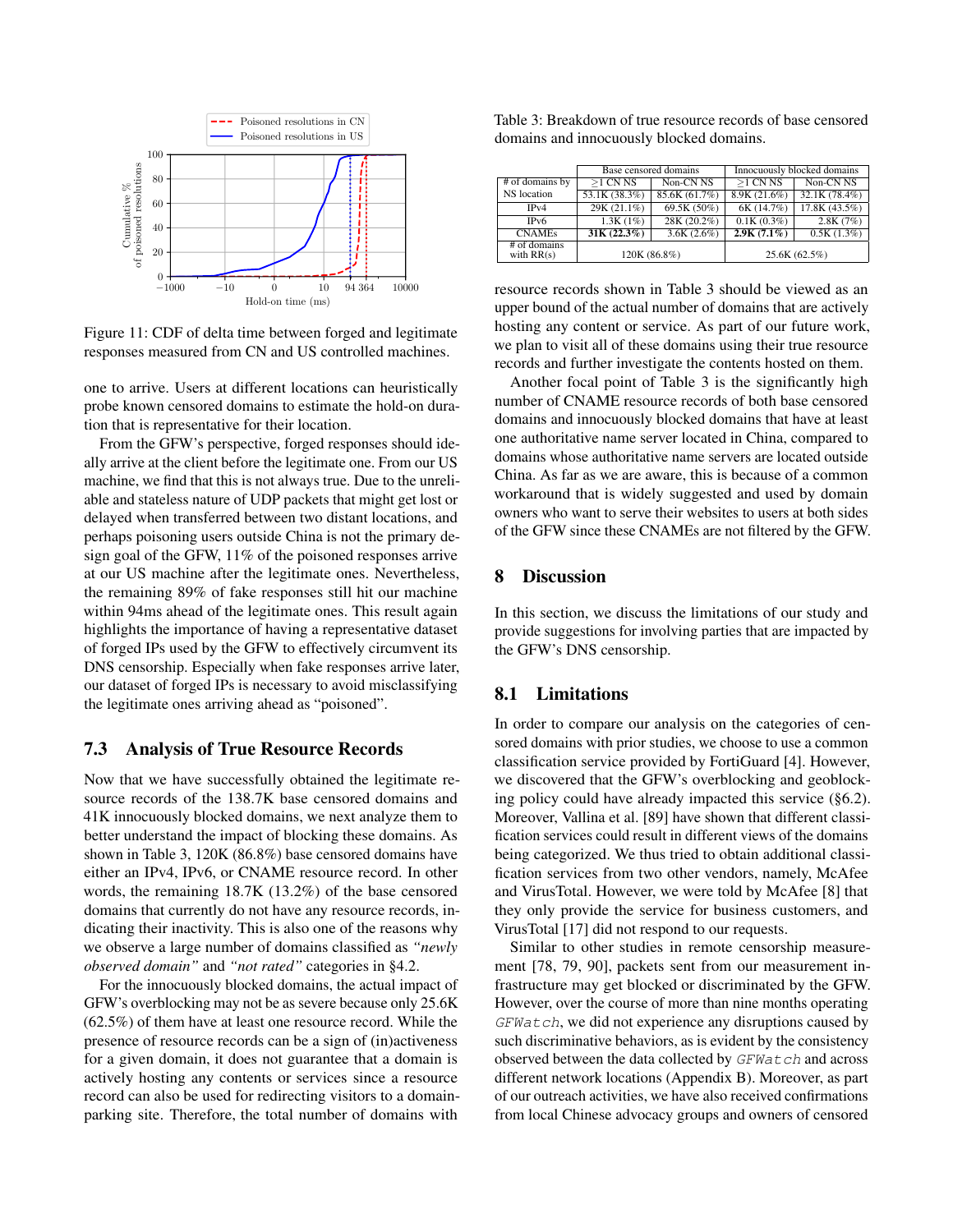domains detected by GFWatch when reaching out to these entities to share our findings. Nonetheless, if our measurement machines ever gets blocked, we can always dynamically change their network location.

Finally, we develop GFWatch as a measurement system to expose the GFW's blocking behavior based on DNS censorship. However, this is not the only filtering technique used by the GFW; censorship can also happen at other layers of the network stack, as previously studied [\[33,](#page-13-8) [41,](#page-14-2) [45,](#page-14-12) [52,](#page-14-17) [73,](#page-14-13) [92,](#page-15-0) [95\]](#page-15-3). Although prior works have shown that some websites could be unblocked if the actual IP(s) of censored domains can be obtained properly [\[30,](#page-13-26) [57\]](#page-14-5), securing DNS resolutions alone may not be enough in some cases because blocking can also happen at the application layer (e.g., SNI-based blocking [\[30\]](#page-13-26), keyword-based filtering [\[80\]](#page-15-7)) or even at the IP layer [\[58,](#page-14-27) [60\]](#page-14-28), regardless of potential collateral damage [\[61\]](#page-14-29).

Nonetheless, DNS is one of the most critical protocols on the Internet since almost every online communication starts with a DNS lookup. We believe that continuously monitoring the GFW's filtering policy at this layer is necessary and important to timely inform the public of the erratic changes in China's information controls policies, both from technical and political perspectives. Appendix [D](#page-17-0) provides some examples of domains censored due to political motivations.

#### 8.2 Suggestions

GFW operators. Although the widespread impact of the GFW's DNS filtering policy is clear, as shown throughout this paper, we are not entirely certain whether this censorship policy is intentional or accidental. While prior works have shown intermittent failures of the GFW [\[21,](#page-13-3) [45\]](#page-14-12), all geoblocking of China-based domains and overblocking of innocuous domains discovered by GFWatch have lasted over several months. This relatively long enough period of time leads us to believe that the GFW's operators would have clearly known about the global impact of their DNS filtering policy. By exposing these negative impacts on several parties outside China to the public, we hope to send a meaningful message to the GFW's operators so that they can revise their DNS filtering policy to reduce its negative impacts beyond China's borders.

Public DNS resolvers. Poisoned DNS responses have widely polluted all popular public DNS resolvers outside China due to the geoblocking and overblocking of many domains based in China ([§6\)](#page-7-0). DNSSEC [\[43\]](#page-14-30) has been introduced to assure the integrity and authenticity of DNS responses for more than two decades to address these problems. However, DNSSEC is not widely adopted because of compatibility problems and technical complications [\[32,](#page-13-27) [36,](#page-13-28) [56\]](#page-14-31). To this end, public DNS resolvers can use the strategy introduced in [§7](#page-9-0) to prevent poisoned DNS responses spoofed by the GFW from tainting their cache. By waiting for all responses to arrive and comparing the answers with the pool of forged IPs discovered by  $GFWatch$  ([§5\)](#page-5-0), public DNS resolvers can filter out

99% of poisoned responses by the GFW. Note that it is not always necessary to wait for all responses to arrive because the GFW does not censor all domains. As we will make both censored domains and forged IPs publicly available and update them on a daily basis, these datasets can be used to decide whether to wait or not when resolving a given domain. This way, public DNS resolvers would be able to prevent poisoned responses from polluting their cache, assuring the quality of their DNS service while avoiding any downgrades of normal performance when resolving domains that are not censored.

Owners of forged IPs. Legitimate owners of forged IPs may try to avoid hosting critical services on these IPs as their resources may be saturated due to handling unsolicited TCP and HTTP(s) requests, as shown in [§6.1.](#page-7-1) Currently, we do not find evidence that the GFW is using these forged IPs as a way to saturate computing resources of the infrastructure behind them since there are more than 1.7K forged IPs in the pool ([§5.1\)](#page-5-2) and most of them are dynamically injected ([§5.2\)](#page-6-3). However, a previous report of the Great Cannon [\[68\]](#page-14-4) has shown that China is willing to weaponize the global Internet to mount resource exhaustion attacks on specific targets. With DNS censorship, the GFW can adjust its injection pattern to concentrate on a handful of forged IPs, resulting in a large amount of requests towards these targeted IPs and thus saturating their computing resources [\[34,](#page-13-23) [54,](#page-14-23) [64\]](#page-14-26).

Domain owners. Using our dataset of censored domains, domain owners can check whether their domain is censored or not, and censored due to intended blocking or overblocking. Unless the GFW's operators revise their blocking rules, future domain owners should try to refrain from registering domains that end with any overblocking patterns discovered in [§4.1](#page-3-0) to avoid them being inadvertently blocked by the GFW.

End users. Despite the large number of censored domains discovered by GFWatch, different Internet users may be interested in different subsets of these censored domains, but not all. As an immediate countermeasure to the GFW's DNS censorship, we will make the legitimate resource records of censored domains obtained in [§7](#page-9-0) publicly available on a daily basis. This way, impacted users can look up and store legitimate resource records for particular censored domains in their system's hosts file to bypass the GFW's DNS censorship. Alternatively, a censorship-circumvention component of software can implement the hold-on strategy ([§7\)](#page-9-0) and gather records based on the client's location. In case the client cannot access the sanitized data published by GFWatch, another client-side strategy is to send two back-to-back queries. Depending on whether a censored domain belongs to the dynamic or static injection groups ([§5.2\)](#page-6-3), the client can discern which responses are legitimate. Since the majority of censored domains are poisoned with dynamic IPs, the client can classify the legitimate responses, which typically point to the same IP (due to back-to-back queries) or the same AS. This way, the software only needs to know whether its intended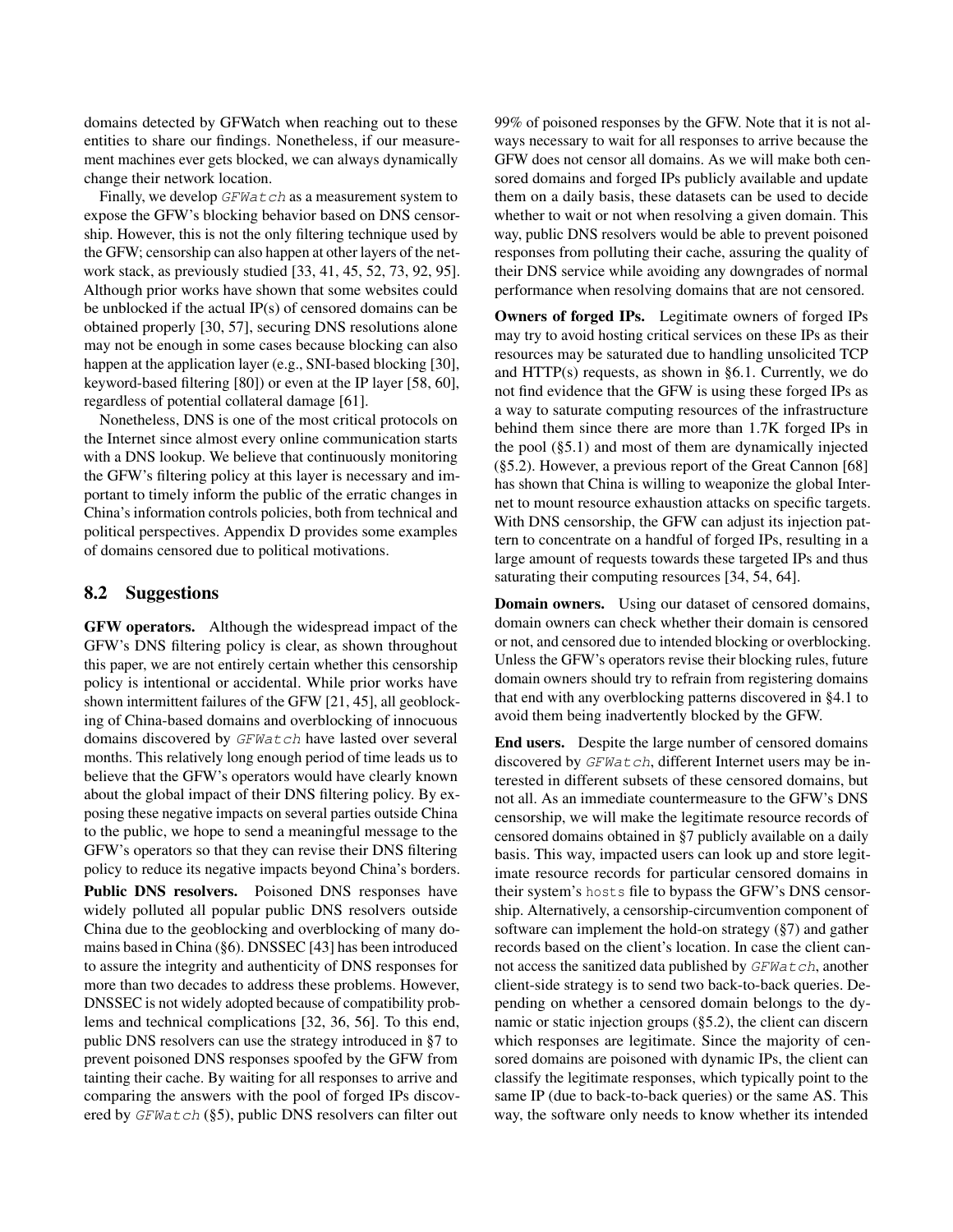domains are poisoned with static or dynamic IPs. To this end, continuous access to GFWatch's data is not necessary for this strategy to work, while fresh records can still be obtained.

### 9 Related Work

In addition to [\[21\]](#page-13-3), which is the most recent work related to ours that we have provided in-depth discussions throughout our paper, some other one-time studies have also looked into the DNS censorship behavior of the GFW in the past [\[22,](#page-13-4) [27,](#page-13-9) [67,](#page-14-16) [87,](#page-15-2) [88,](#page-15-16) [95\]](#page-15-3). While China's GFW may not be the primary and sole focus, there are platforms actively measuring censorship around the globe that may also have a partial view into the GFW's DNS censorship behavior [\[47,](#page-14-32) [71,](#page-14-9) [78\]](#page-14-22). To provide our readers with a complete view of these efforts and highlight how our study is different from them, we summarize the major differences among these studies in this section. A more detailed comparison table can be found in Appendix [E.](#page-17-1)

In its early days, the GFW only used a handful of forged IPs [\[67,](#page-14-16) [95\]](#page-15-3). However, later studies have noticed an increase in the number of forged IPs, from nine in 2010 [\[27\]](#page-13-9), 28 in 2011 [\[87\]](#page-15-2), 174 in 2014 [\[22\]](#page-13-4), to more than 1.5K recently [\[21\]](#page-13-3). Except for [\[87\]](#page-15-2) and [\[22\]](#page-13-4) whose authors preferred to remain anonymous and the dataset URLs provided in their papers are no longer accessible, we were able to obtain data from other studies for comparison (Table [5\)](#page-17-2). A common drawback of these studies is that their experiments are conducted only over limited time periods and the test domains are also static, i.e., obtained from a snapshot of Alexa top list or zone files.

To address this drawback of previous one-off studies, longitudinal platforms have been created to measure censorship around the world, including ICLab [\[71\]](#page-14-9), OONI [\[47\]](#page-14-32), and Censored Planet [\[78\]](#page-14-22). To reduce risks to volunteers and observe interferences at multiple layers of the network stack, ICLab [\[71\]](#page-14-9) chooses commercial VPNs as vantage points for their measurement. However, this design choice limits their visibility into China as commercial VPNs are restricted in the country [\[25,](#page-13-29) [29\]](#page-13-30). With different approaches, OONI [\[47\]](#page-14-32) recruits volunteers to participate in censorship measurements, whereas Censored Planet [\[78\]](#page-14-22) employs a series of remote measurement techniques to infer censorship. These design choices allow the two later platforms to obtain vantage points located in China for their measurements. We fetch data collected during the same period of our study available on these projects' websites for comparison.

For OONI data, we first gather measurements conducted by volunteers in China that are flagged as "DNS inconsistency" [\[9\]](#page-13-31). To reduce false positives due to domains hosted on CDNs, we filter out those cases where controlled and probed responses have different IPs but belong to the same AS. After sanitization, we find 710 forged IPs from OONI data, 593 of which are in common with those observed by GFWatch. Examining the different cases, we find that there are still misclassified cases due to domains hosted on popular CDNs

whose network spans across different AS numbers.

For Censored Planet [\[78\]](#page-14-22), we use data collected by the Satellite [\[84\]](#page-15-8) module for comparison since it is designed to measure DNS-based network interference. Satellite infers DNS censorship by comparing responses received from open DNS resolvers with ones obtained from a control resolver, along with other metadata such as AS number, HTTP static content, and TLS certificates. Since Satellite's data is not annotated with geographical information, we use different geolocation datasets [\[6,](#page-13-32) [7,](#page-13-22) [37,](#page-13-33) [63\]](#page-14-33) to confirm the location of open resolvers used by Satellite. We then extract responses from open resolvers located in China that are flagged as "anomaly". We find a total of 2.4K forged IPs reported by Satellite, 1.6K of which are in common with ours. The difference in the number of forged IPs in this case, is due to the inherent nature of Satellite's measurement approach of using open DNS resolvers. In particular, about 600 IPs observed by Satellite, but not GFWatch, belong to Cisco OpenDNS, which provides DNS-based network filtering services for various customer types, ranging from home to business users [\[2\]](#page-13-34). From a detection point of view, these censorship cases are valid, but due to different local policies of these open resolvers, instead of country-level censorship enforced by the GFW.

A shared property of OONI and Satellite is that measurement vantage points (volunteers' devices and open resolvers) are not owned by these platforms. Therefore, only a limited number of domains can be tested with adequate frequency to avoid saturating these vantage points' computing resources. To overcome this pitfall, *GFWatch*'s measurement approach of using our own machines located at both sides of the GFW allows us to test hundreds of millions of domains multiple times per day. Using machines under our control also reduces the false positive rate to *zero* since neither of our machines have any DNS resolution capabilities.

### 10 Conclusion

In this work, we develop  $GFWatch$ , a large-scale longitudinal measurement platform, to provide a constantly updated view of the GFW's DNS-based blocking behavior and its impact on the global Internet. Over a nine-month period,  $GFWatch$  has tested 534M domains and discovered 311K censored domains.

We find that the GFW's DNS censorship has a widespread negative impact on the global Internet, especially the domain name ecosystem. GFWatch has detected more than 77K censored domains whose poisoned resource records have polluted many popular public DNS resolvers, including Google and Cloudflare. Based on insights gained from the data collected by *GFWatch*, we then propose strategies to effectively detect poisoned responses and evade the GFW's DNS censorship.

As GFWatch continues to operate, our data will not only cast new light on technical observations, but also timely inform the public about changes in the GFW's blocking policy and assist other detection and circumvention efforts.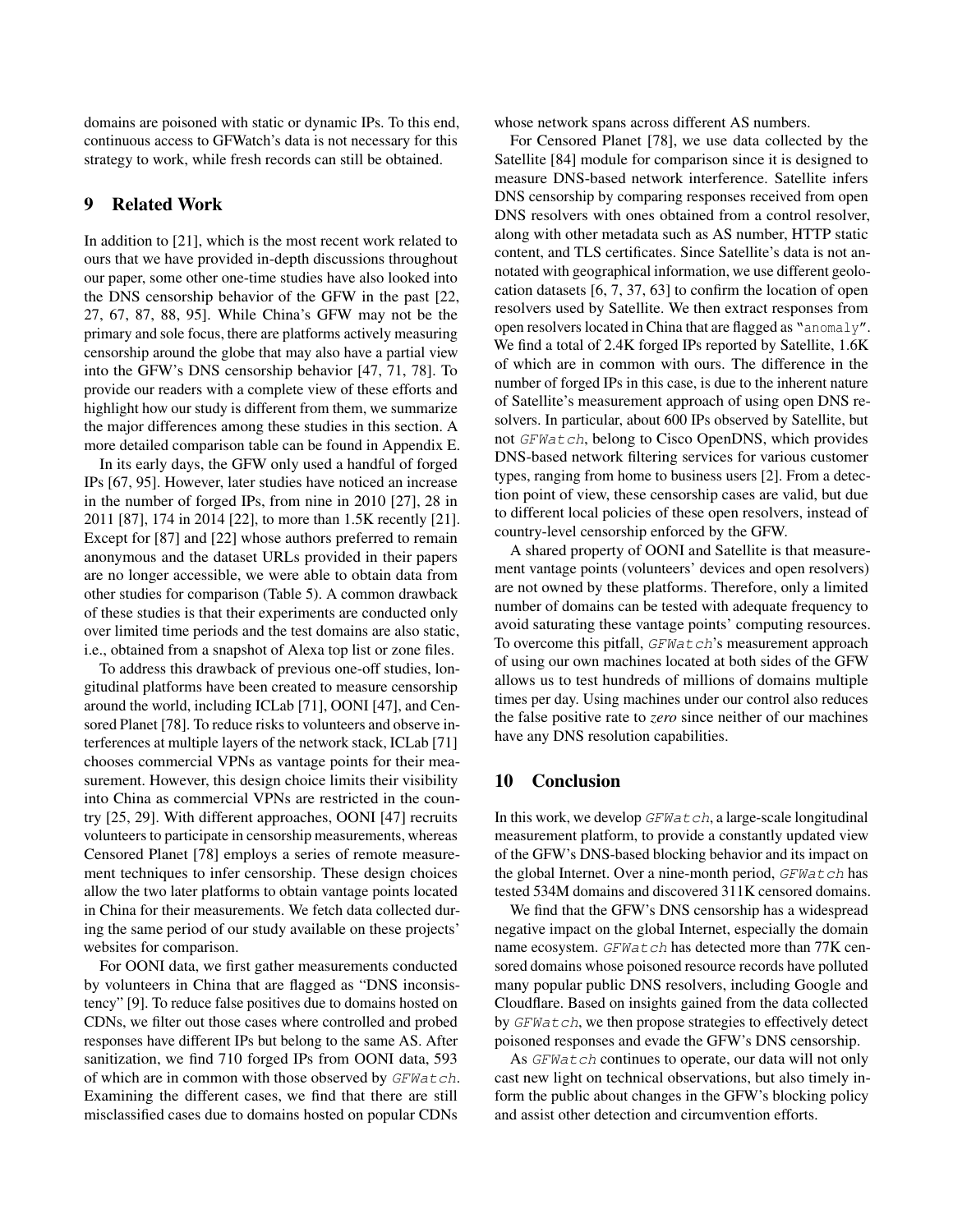### Acknowledgments

We are grateful to Ronald J. Deibert, Adam Senft, Lotus Ruan, Irene Poetranto, Hyungjoon Koo, Shachee Mishra, Tapti Palit, Seyedhamed Ghavamnia, Jarin Firose Moon, Md Mehedi Hasan, Thai Le, Eric Wustrow, Martin A. Brown, Siddharth Varadarajan, Ananth Krishnan, Peter Guest, and others who preferred to remain anonymous for helpful discussions and suggestions.

We would like to thank all the anonymous reviewers for their thorough feedback on this paper. We especially thank the team at GreatFire.org for helping to share our findings with related entities in a timely fashion.

This research was supported by the Open Technology Fund under an Information Controls Fellowship. The opinions in this paper are those of the authors and do not necessarily reflect the opinions of the sponsor.

### References

- <span id="page-13-16"></span>[1] Alexa Top Sites. <https://www.alexa.com>.
- <span id="page-13-34"></span>[2] CISCO OpenDNS Services for Your Home or Small Business. [https:](https://opendns.com/home-internet-security) [//opendns.com/home-internet-security](https://opendns.com/home-internet-security).
- <span id="page-13-18"></span>[3] CISCO Umbrella List of Popular Domains. [https://s3-us-west-](https://s3-us-west-1.amazonaws.com/umbrella-static/index.html)[1.amazonaws.com/umbrella-static/index.html](https://s3-us-west-1.amazonaws.com/umbrella-static/index.html).
- <span id="page-13-21"></span>[4] FortiGuard Labs Web Filter. <https://fortiguard.com/webfilter>.
- <span id="page-13-13"></span>[5] ICANN Centralized Zone Data Service. <https://czds.icann.org>.
- <span id="page-13-32"></span>[6] IPinfo: The Trusted Source for IP Address Data. <https://ipinfo.io>.
- <span id="page-13-22"></span>[7] MaxMind GeoLite2 Databases. <https://www.maxmind.com/>.
- <span id="page-13-24"></span>[8] McAfee: Customer URL Ticketing System. [https://www.](https://www.trustedsource.org/?p=mcafee) [trustedsource.org/?p=mcafee](https://www.trustedsource.org/?p=mcafee).
- <span id="page-13-31"></span>[9] OONI: DNS Consistency Specs. [https://ooni.org/nettest/dns](https://ooni.org/nettest/dns-consistency/)[consistency/](https://ooni.org/nettest/dns-consistency/).
- <span id="page-13-19"></span>[10] Quantcast top list. <https://www.quantcast.com/top-sites>.
- <span id="page-13-36"></span>[11] Rapid7: Open Data. <https://opendata.rapid7.com/>.
- <span id="page-13-37"></span>[12] Shodan: The search engine for Security. <https://shodan.io/>.
- <span id="page-13-14"></span>[13] The Citizen Lab Test Lists. [https://github.com/citizenlab/](https://github.com/citizenlab/test-lists) [test-lists](https://github.com/citizenlab/test-lists).
- <span id="page-13-15"></span>[14] The Common Crawl Project. <https://commoncrawl.org>.
- <span id="page-13-17"></span>[15] The Majestic Top One Million Popular Domains. [https://majestic.](https://majestic.com/reports/majestic-million) [com/reports/majestic-million](https://majestic.com/reports/majestic-million).
- <span id="page-13-12"></span>[16] Verisign Zone File Service. [https://www.verisign.com/en\\_US/](https://www.verisign.com/en_US/channel-resources/domain-registry-products) [channel-resources/domain-registry-products](https://www.verisign.com/en_US/channel-resources/domain-registry-products).
- <span id="page-13-25"></span>[17] Virus Total: URL Scanning Service. [https://www.virustotal.](https://www.virustotal.com/gui/home/url) [com/gui/home/url](https://www.virustotal.com/gui/home/url).
- <span id="page-13-11"></span>[18] China forcing birth control on Uighurs to suppress population, report says. BBC News, 2020-06-29. [https://www.bbc.com/news/world](https://www.bbc.com/news/world-asia-china-53220713)[asia-china-53220713](https://www.bbc.com/news/world-asia-china-53220713).
- <span id="page-13-6"></span>[19] C. Abdelberi, T. Chen, M. Cunche, ED. Cristofaro, A. Friedman, and M. Kâafar. Censorship in the wild: Analyzing internet filtering in syria. *ACM IMC '14*.
- <span id="page-13-20"></span>[20] Alexa Internet, Inc. How are Alexas's traffic rankings determined? [https://support.alexa.com/hc/en-us/articles/](https://support.alexa.com/hc/en-us/articles/200449744-How-are-Alexa-s-traffic-rankings-determined) [200449744-How-are-Alexa-s-traffic-rankings-determined](https://support.alexa.com/hc/en-us/articles/200449744-How-are-Alexa-s-traffic-rankings-determined).
- <span id="page-13-3"></span>[21] Anonymous, Arian Akhavan Niaki, Nguyen Phong Hoang, Phillipa Gill, and Amir Houmansadr. Triplet Censors: Demystifying Great Firewall's DNS Censorship Behavior. In *USENIX FOCI' 20*.
- <span id="page-13-4"></span>[22] Anonymous Author(s). Towards a Comprehensive Picture of the Great Firewall's DNS Censorship. In *USENIX FOCI '14*, 2014.
- <span id="page-13-7"></span>[23] Simurgh Aryan, Homa Aryan, and J. Alex Halderman. Internet Censorship in Iran: A First Look. In *USENIX FOCI '13*.
- <span id="page-13-0"></span>[24] Derek E. Bambauer, Ronald J. Deibert, J. Palfrey, Rafal Rohozinski, N. Villeneuve, and J. Zittrain. Internet Filtering in China in 2004-2005: A Country Study. 2005.
- <span id="page-13-29"></span>[25] Bloomberg. China Tells Carriers to Block Access to Personal VPNs by February, 2017-07-10. [https://www.bloomberg.com/news/](https://www.bloomberg.com/news/articles/2017-07-10/china-is-said-to-order-carriers-to-bar-personal-vpns-by-february) [articles/2017-07-10/china-is-said-to-order-carriers](https://www.bloomberg.com/news/articles/2017-07-10/china-is-said-to-order-carriers-to-bar-personal-vpns-by-february)[to-bar-personal-vpns-by-february](https://www.bloomberg.com/news/articles/2017-07-10/china-is-said-to-order-carriers-to-bar-personal-vpns-by-february).
- <span id="page-13-5"></span>[26] S. Bortzmeyer and S. Huque. NXDOMAIN: There Really Is Nothing Underneath. RFC 8020, IETF, November 2016.
- <span id="page-13-9"></span>[27] Martin A Brown, Doug Madory, Alin Popescu, and Earl Zmijewski. DNS Tampering and Root Servers, 2010.
- <span id="page-13-35"></span>[28] CAIDA. Routeviews Prefix to AS mappings Dataset (pfx2as) for IPv4 and IPv6. [https://www.caida.org/data/routing/routeviews](https://www.caida.org/data/routing/routeviews-prefix2as.xml)[prefix2as.xml](https://www.caida.org/data/routing/routeviews-prefix2as.xml).
- <span id="page-13-30"></span>[29] Cate Cadell. Apple says it is removing VPN services from China App Store. Reuters, 2017-07-29. [https://www.reuters.com/](https://www.reuters.com/article/us-china-apple-vpn/apple-says-it-is-removing-vpn-services-from-china-app-store-idUSKBN1AE0BQ) [article/us-china-apple-vpn/apple-says-it-is-removing](https://www.reuters.com/article/us-china-apple-vpn/apple-says-it-is-removing-vpn-services-from-china-app-store-idUSKBN1AE0BQ)[vpn-services-from-china-app-store-idUSKBN1AE0BQ](https://www.reuters.com/article/us-china-apple-vpn/apple-says-it-is-removing-vpn-services-from-china-app-store-idUSKBN1AE0BQ).
- <span id="page-13-26"></span>[30] Zimo Chai, Amirhossein Ghafari, and A. Houmansadr. On the Importance of Encrypted-SNI (ESNI) to Censorship Circumvention. In *USENIX FOCI '19*.
- <span id="page-13-1"></span>[31] Michael S. Chase and James Mulvenon. You've got dissent!: Chinese dissident use of the internet and beijing's counter-strategies. *Foreign Affairs*, 81:188, 2002.
- <span id="page-13-27"></span>[32] Taejoong Chung, Roland van Rijswijk-Deij, Balakrishnan Chandrasekaran, David Choffnes, Dave Levin, Bruce M. Maggs, Alan Mislove, and Christo Wilson. A Longitudinal, End-to-End View of the DNSSEC Ecosystem. In *USENIX Security '17*.
- <span id="page-13-8"></span>[33] R. Clayton, Steven J. Murdoch, and R. Watson. Ignoring the Great Firewall of China. In *PETs '16*.
- <span id="page-13-23"></span>[34] Craig Hockenberry. Fear China. [https://furbo.org/2015/01/22/](https://furbo.org/2015/01/22/fear-china) [fear-china](https://furbo.org/2015/01/22/fear-china).
- <span id="page-13-10"></span>[35] Jedidiah R. Crandall, Daniel Zinn, Michael Byrd, Earl Barr, and Rich East. ConceptDoppler: A Weather Tracker for Internet Censorship. In *ACM CCS '07*.
- <span id="page-13-28"></span>[36] Tianxiang Dai, Haya Shulman, and Michael Waidner. DNSSEC Misconfigurations in Popular Domains. In *CNS '16*.
- <span id="page-13-33"></span>[37] DBIP. IP geolocation API and database, 2020. <https://db-ip.com>.
- <span id="page-13-2"></span>[38] Ronald Deibert. China's Cyberspace Control Strategy: An Overview and Consideration of Issues for Canadian Policy, 2010.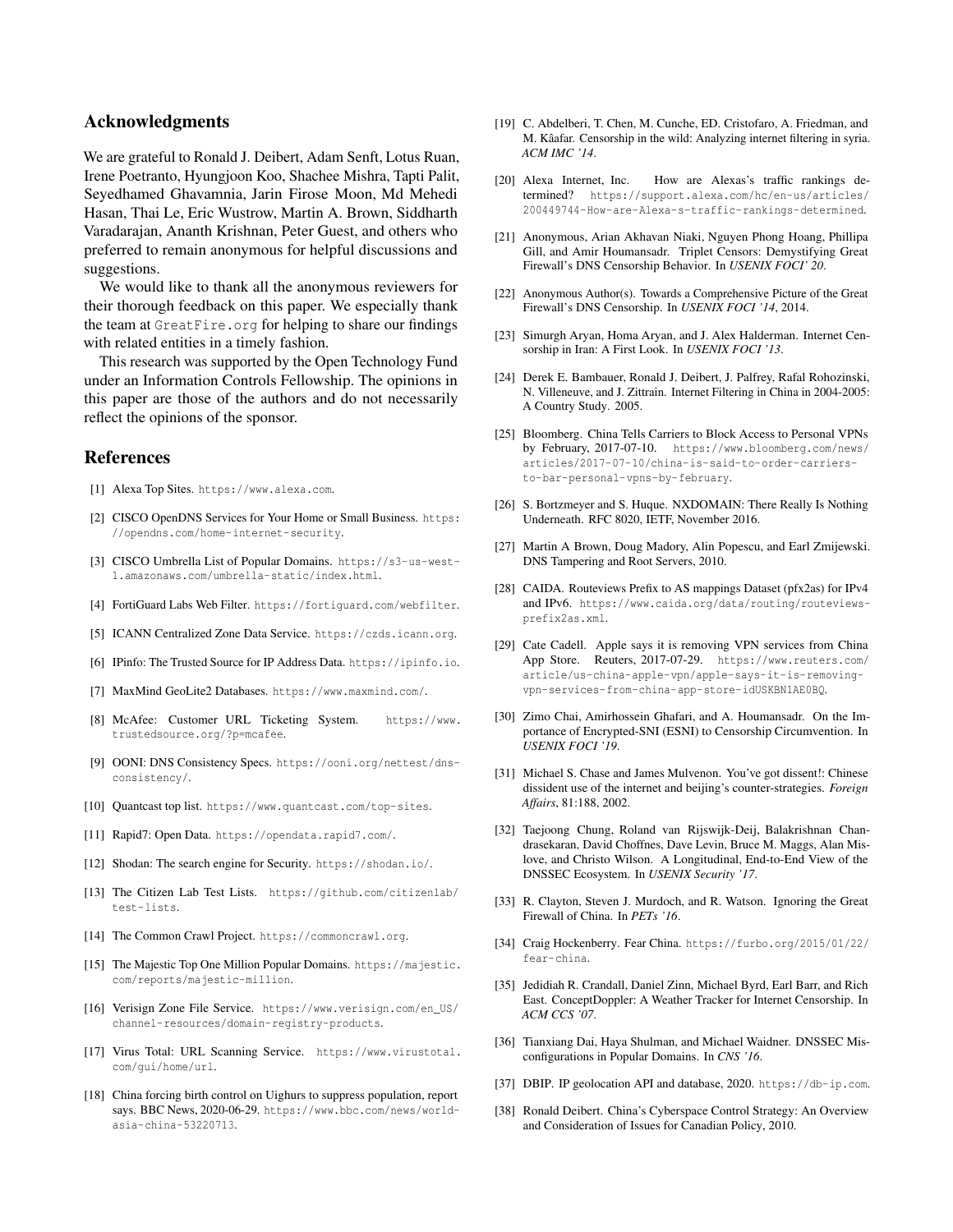- <span id="page-14-1"></span>[39] Ronald J. Deibert. Dark Guests and Great Firewalls: The Internet and Chinese Security Policy. *Journal of Social Issues*, 58:143–159, 2002.
- <span id="page-14-14"></span>[40] H. Duan, N. Weaver, Z. Zhao, M. Hu, J. Liang, J. Jiang, K. Li, and V. Paxson. Hold-On: Protecting Against On-Path DNS Poisoning. In *Securing and Trusting Internet Names*, 2012.
- <span id="page-14-2"></span>[41] Arun Dunna, Ciarán O'Brien, and Phillipa Gill. Analyzing China's Blocking of Unpublished Tor Bridges. In *USENIX FOCI '18*.
- <span id="page-14-35"></span>[42] Z. Durumeric, E. Wustrow, and J. A. Halderman. ZMap: Fast Internetwide Scanning and Its Security Applications. In *USENIX Security '13*.
- <span id="page-14-30"></span>[43] D. Eastlake and C. Kaufman. Domain Name System Security Extensions. RFC 2065, IETF, January 1997.
- <span id="page-14-3"></span>[44] R. Ensafi, D. Fifield, P. Winter, N. Feamster, N. Weaver, and V. Paxson. Examining How the Great Firewall Discovers Hidden Circumvention Servers. In *ACM IMC '15*.
- <span id="page-14-12"></span>[45] Roya Ensafi, Philipp Winter, Abdullah Mueen, and Jedidiah R Crandall. Analyzing the Great Firewall of China over space and time. *PETs '15*.
- <span id="page-14-15"></span>[46] O. Farnan, A. Darer, and J. Wright. Poisoning the Well: Exploring the Great Firewall's Poisoned DNS Responses. In *WPES '16*.
- <span id="page-14-32"></span>[47] Arturo Filasto and Jacob Appelbaum. OONI: Open Observatory of Network Interference. In *USENIX FOCI '12*.
- <span id="page-14-21"></span>[48] Jon Fraenkel and Bernard Grofman. The Borda Count and its Realworld Alternatives: Comparing Scoring Rules in Nauru and Slovenia. *Australian Journal of Political Science*, 2014.
- <span id="page-14-0"></span>[49] Freedom House. Freedom on the Net 2018: The Rise of Digital Authoritarianism, 2018. [https://freedomhouse.org/report/freedom](https://freedomhouse.org/report/freedom-net/2018/rise-digital-authoritarianism)[net/2018/rise-digital-authoritarianism](https://freedomhouse.org/report/freedom-net/2018/rise-digital-authoritarianism).
- <span id="page-14-36"></span>[50] V. Fuller and T. Li. Classless Inter-domain Routing (CIDR): The Internet Address Assignment and Aggregation Plan. RFC 4632, IETF, August 2006.
- <span id="page-14-7"></span>[51] Genevieve Gebhart and Tadayoshi Kohno. Internet Censorship in Thailand: User Practices and Potential Threats. *EuroSP '17*.
- <span id="page-14-17"></span>[52] Geremie R. Barme And Sang Ye. The Great Firewall of China, 1997- 06-01. <https://www.wired.com/1997/06/china-3/>.
- <span id="page-14-37"></span>[53] Phillipa Gill, Masashi Crete-Nishihata, Jakub Dalek, Sharon Goldberg, Adam Senft, and Greg Wiseman. Characterizing Web Censorship Worldwide: Another Look at the Opennet Initiative Data. *TWEB '15*.
- <span id="page-14-23"></span>[54] GreatFire Project. GFW Upgrade Fail - Visitors To Blocked Sites Redirected To Porn. [https://en.greatfire.org/blog/2015/jan/](https://en.greatfire.org/blog/2015/jan/gfw-upgrade-fail-visitors-blocked-sites-redirected-porn) [gfw-upgrade-fail-visitors-blocked-sites-redirected](https://en.greatfire.org/blog/2015/jan/gfw-upgrade-fail-visitors-blocked-sites-redirected-porn)[porn](https://en.greatfire.org/blog/2015/jan/gfw-upgrade-fail-visitors-blocked-sites-redirected-porn).
- <span id="page-14-39"></span>[55] GreatFire Project. We Monitor and Challenge Internet Censorship in China. <https://greatfire.org>.
- <span id="page-14-31"></span>[56] Shuai Hao, Yubao Zhang, Haining Wang, and Angelos Stavrou. End-Users Get Maneuvered: Empirical Analysis of Redirection Hijacking in Content Delivery Networks. In *USENIX Security '18*.
- <span id="page-14-5"></span>[57] Nguyen Phong Hoang, Sadie Doreen, and Michalis Polychronakis. Measuring I2P Censorship at a Global Scale. In *USENIX FOCI '19*.
- <span id="page-14-27"></span>[58] Nguyen Phong Hoang, Panagiotis Kintis, Manos Antonakakis, and M. Polychronakis. An Empirical Study of the I2P Anonymity Network and its Censorship Resistance. In *ACM IMC '18*.
- <span id="page-14-6"></span>[59] Nguyen Phong Hoang, Arian Akhavan Niaki, Nikita Borisov, Phillipa Gill, and Michalis Polychronakis. Assessing the Privacy Benefits of Domain Name Encryption. In *ACM AsiaCCS '20*.
- <span id="page-14-28"></span>[60] Nguyen Phong Hoang, Arian Akhavan Niaki, Phillipa Gill, and Michalis Polychronakis. Domain Name Encryption Is Not Enough: Privacy Leakage via IP-based Website Fingerprinting. In *PoPETs '21*.
- <span id="page-14-29"></span>[61] NP. Hoang, AA. Niaki, M. Polychronakis, and P. Gill. The web is still small after more than a decade. *ACM SIGCOMM CCR '20*.
- <span id="page-14-24"></span>[62] Christian Huitema. Teredo: Tunneling IPv6 over UDP through Network Address Translations (NATs). RFC 4380, IETF, February 2006.
- <span id="page-14-33"></span>[63] IP2Location. Identify Geographical Location by IP Address, 2020. <https://www.ip2location.com>.
- <span id="page-14-26"></span>[64] J. Ullrich. Are You Piratebay? thepiratebay.org Resolving to Various Hosts. [https://isc.sans.edu/forums/diary/Are+You+](https://isc.sans.edu/forums/diary/Are+You+Piratebay+thepiratebayorg+Resolving+to+Various+Hosts/19175) [Piratebay+thepiratebayorg+Resolving+to+Various+Hosts/](https://isc.sans.edu/forums/diary/Are+You+Piratebay+thepiratebayorg+Resolving+to+Various+Hosts/19175) [19175](https://isc.sans.edu/forums/diary/Are+You+Piratebay+thepiratebayorg+Resolving+to+Various+Hosts/19175).
- <span id="page-14-8"></span>[65] Ben Jones, Tzu-Wen Lee, N. Feamster, and Phillipa Gill. Automated Detection and Fingerprinting of Censorship Block Pages. In *IMC '14*.
- <span id="page-14-19"></span>[66] Victor Le Pochat, Tom Van Goethem, Samaneh Tajalizadehkhoob, Maciej Korczyński, and Wouter Joosen. Tranco: A Research-Oriented Top Sites Ranking Hardened Against Manipulation. In *NDSS '19*.
- <span id="page-14-16"></span>[67] Graham Lowe, Patrick Winters, and Michael L. Marcus. The Great DNS Wall of China. Technical report, New York University, 2007.
- <span id="page-14-4"></span>[68] B. Marczak, N. Weaver, J. Dalek, Roya Ensafi, D. Fifield, Sarah McKune, Arn Rey, J. Scott-Railton, Ronald J. Deibert, and V. Paxson. An Analysis of China's Great Cannon. In *USENIX FOCI '15*.
- <span id="page-14-25"></span>[69] A. McDonald, M. Bernhard, Luke Valenta, Benjamin VanderSloot, W. Scott, N. Sullivan, J. A. Halderman, and Roya Ensafi. 403 Forbidden: A Global View of CDN Geoblocking. In *ACM IMC '18*.
- <span id="page-14-10"></span>[70] Z. Nabi. The Anatomy of Web Censorship in Pakistan. In *FOCI '13*.
- <span id="page-14-9"></span>[71] AA. Niaki, S. Cho, Z. Weinberg, NP. Hoang, A. Razaghpanah, N. Christin, and P. Gill. ICLab: A Global, Longitudinal Internet Censorship Measurement Platform. In *IEEE S&P '20*.
- <span id="page-14-18"></span>[72] D Nobori and Y Shinjo. VPN Gate: A Volunteer-Organized Public VPN Relay System with Blocking Resistance for Bypassing Government Censorship Firewalls. *USENIX NSDI '14*.
- <span id="page-14-13"></span>[73] J. Park and J. Crandall. Empirical Study of a National-Scale Distributed Intrusion Detection System: Backbone-Level Filtering of HTML Responses in China. *ICDCS '10*.
- <span id="page-14-11"></span>[74] P. Pearce, Ben Jones, F. Li, Roya Ensafi, N. Feamster, N. Weaver, and V. Paxson. Global Measurement of DNS Manipulation. In *USENIX Security Symposium*, 2017.
- <span id="page-14-34"></span>[75] Peter Guess. China suddenly blocked an Indonesian newspaper. No one knows why. [https://restofworld.org/2021/china-suddenly](https://restofworld.org/2021/china-suddenly-blocked-an-indonesian-newspaper-no-one-knows-why/)[blocked-an-indonesian-newspaper-no-one-knows-why/](https://restofworld.org/2021/china-suddenly-blocked-an-indonesian-newspaper-no-one-knows-why/).
- <span id="page-14-20"></span>[76] Victor Le Pochat, Tom Van Goethem, and Wouter Joosen. Evaluating the Long-term Effects of Parameters on the Characteristics of the Tranco Top Sites Ranking. In *USENIX CSET '19*.
- <span id="page-14-38"></span>[77] R. Liao. China bans Scratch, MIT's programming language for kids, 2020. [https://techcrunch.com/2020/09/07/scratch-ban-in](https://techcrunch.com/2020/09/07/scratch-ban-in-china)[china](https://techcrunch.com/2020/09/07/scratch-ban-in-china).
- <span id="page-14-22"></span>[78] RS. Raman, P. Shenoy, K. Kohls, and R. Ensafi. Censored Planet: An Internet-wide, Longitudinal Censorship Observatory. In *CCS '20*.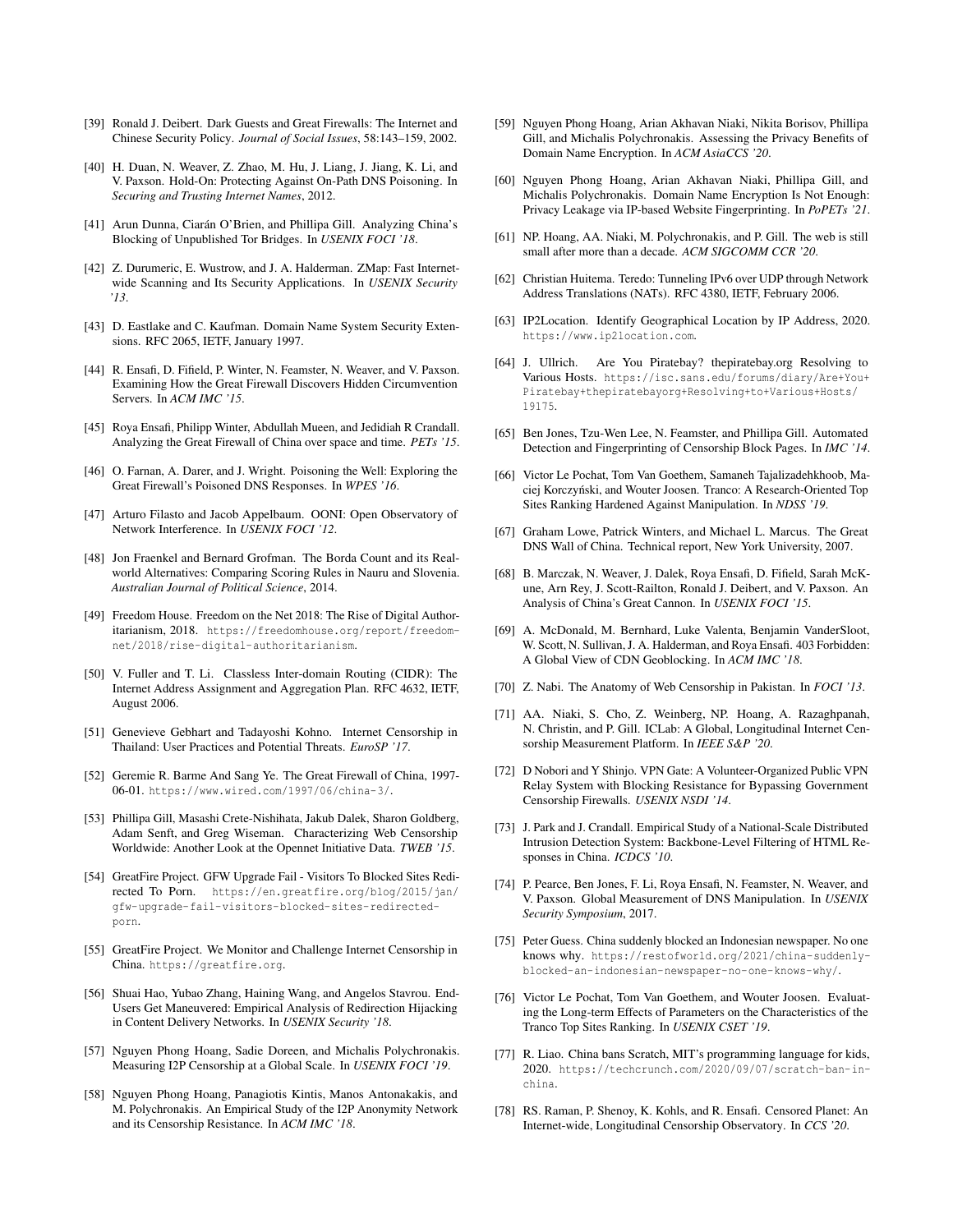<span id="page-15-10"></span>Table 4: Top base censored domains that cause most overblocking of innocuous domains.

| # domains | Base censored domains | Sample innocuous domains                 |
|-----------|-----------------------|------------------------------------------|
| impacted  |                       |                                          |
| 11,227    | $919.$ com            | 455919.com, rem99919.com                 |
|           |                       | niwa919.com, xaa919.com                  |
| 2,346     | jetos.com             | comprojetos.com, csprojetos.com          |
|           |                       | itemsobjetos.com, dobobjetos.com         |
| 1,837     | $33a$ .com            | 87833a.com, 280333a.com                  |
|           |                       | xn--72caa7c0a9clrce0a1fp33a.com          |
|           |                       | xn--zck4aye2c2741a5qvo33a.com            |
| 1,574     | 9444.com              | mkt9444.com, 15669444.com                |
|           |                       | 3329444.com, 5719444.com                 |
| 1,547     | sscenter.net          | dentalwellnesscenter.net.swisscenter.net |
|           |                       | chesscenter.net.childlosscenter.net      |
| 1,487     | 1900.com              | faber1900.com, salah1900.com             |
|           |                       | phoenixspirit1900.com, interiors1900.com |
| 1.392     | $98a$ .com            | p98a.com, 72898a.com, 1098a.com          |
|           |                       | xn--1-ieup4b2ab8q5c0dxj6398a.com         |
| 1,144     | ss.center             | hss.center.icass.center                  |
|           |                       | limitless.center, ass.center             |
| 1,089     | reddit.com            | bestiptvreddit.com, booksreddit.com      |
|           |                       | cachedreddit.com, geareddit.com          |
| 789       | visi.tk               | erervisi.tk, yetkiliservisi.tk           |
|           |                       | buderuservisi.tk.bodrumklimaservisi.tk   |

- <span id="page-15-1"></span>[79] RS. Raman, A. Stoll, J. Dalek, R. Ramesh, W. Scott, and R. Ensafi. Measuring the Deployment of Network Censorship Filters at Global Scale. In *NDSS '20*.
- <span id="page-15-7"></span>[80] R. Rambert, Z. Weinberg, D. Barradas, and N. Christin. Chinese Wall or Swiss Cheese? Keyword filtering in the Great Firewall of China. In *ACM WWW '21*.
- <span id="page-15-13"></span>[81] Raymond Zhong, Paul Mozur, Jeff Kao, and Aaron Krolik. No 'Negative' News: How China Censored the Coronavirus. The New York Times, 2020-12-19. [https://www.nytimes.com/2020/12/19/](https://www.nytimes.com/2020/12/19/technology/china-coronavirus-censorship.html) [technology/china-coronavirus-censorship.html](https://www.nytimes.com/2020/12/19/technology/china-coronavirus-censorship.html).
- <span id="page-15-17"></span>[82] Philipp Richter, R. Padmanabhan, N. Spring, A. Berger, and D. Clark. Advancing the Art of Internet Edge Outage Detection. *ACM IMC '18*.
- <span id="page-15-12"></span>[83] W. Rweyemamu, T. Lauinger, C. Wilson, W. Robertson, and E. Kirda. Clustering and the Weekend Effect: Recommendations for the Use of Top Domain Lists in Security Research. In *PAM '19*.
- <span id="page-15-8"></span>[84] W. Scott, T. Anderson, T. Kohno, and A. Krishnamurthy. Satellite: Joint Analysis of CDNs and Network-Level Interference. In *ATC '16*.
- <span id="page-15-4"></span>[85] Shawn Conaway. The Great Firewall: How China Polices Internet Traffic. Certification Magazine, 2009-09-30. [http://certmag.com/the](http://certmag.com/the-great-firewall-how-china-polices-internet-traffic/)[great-firewall-how-china-polices-internet-traffic/](http://certmag.com/the-great-firewall-how-china-polices-internet-traffic/).
- <span id="page-15-18"></span>[86] Soutik Biswas. India-China Clash: 20 Indian Troops Killed in Ladakh Fighting. BBC, 2020-06-16. [https://www.bbc.com/news/world](https://www.bbc.com/news/world-asia-53061476)[asia-53061476](https://www.bbc.com/news/world-asia-53061476).
- <span id="page-15-2"></span>[87] Sparks and Neo and Tank and Smith and Dozer. The Collateral Damage of Internet Censorship by DNS Injection. *SIGCOMM CCR '12*.
- <span id="page-15-16"></span>[88] Tokachu. The Not-So-Great Firewall of China. *The Hacker Quarterly*, 23:58–60, 2006.
- <span id="page-15-14"></span>[89] Pelayo Vallina, Victor Le Pochat, Álvaro Feal, M. Paraschiv, Julien Gamba, T. Burke, O. Hohlfeld, Juan Tapiador, and N. Vallina-Rodriguez. Mis-shapes, Mistakes, Misfits: An Analysis of Domain Classification Services. *ACM IMC '20*.
- <span id="page-15-15"></span>[90] Benjamin VanderSloot, A. McDonald, W. Scott, J. A. Halderman, and Roya Ensafi. Quack: Scalable Remote Measurement of Application-Layer Censorship. In *USENIX Security '18*.
- <span id="page-15-9"></span>[91] Z. Wang, Y. Cao, Z. Qian, C. Song, and S. Krishnamurthy. Your state is not mine: a closer look at evading stateful internet censorship. In *ACM IMC '17*.
- <span id="page-15-0"></span>[92] P Winter and S Lindskog. How the Great Firewall of China is Blocking Tor. USENIX FOCI '12.
- <span id="page-15-6"></span>[93] Xueyang Xu, Z. Morley Mao, and J. Alex Halderman. Internet Censorship in China: Where Does the Filtering Occur? In *PAM '11*.
- <span id="page-15-5"></span>[94] Young Xu. Deconstructing the Great Firewall of China. Technical report, Thousand Eyes, 2016.
- <span id="page-15-3"></span>[95] Jonathan Zittrain and Benjamin Edelman. Internet Filtering in China. *IEEE Internet Computing '03*.

### <span id="page-15-11"></span>A Most Extreme Blocking Rules

Table [4](#page-15-10) shows the top ten base censored domains blocked under Rule 4 that we have discussed in [§4.1.](#page-3-0) The blocking rule applied on these ten domains results in overblocking of more than 24K innocuous domains, which is more than half of all innocuous domains. The third column shows some samples of innocuous censored domains that GFWatch has discovered. The impacted innocuous domains presented in this table are all active and hosting some contents at the time of writing this paper. Except those that do not allow Web Archive's crawler, we have also saved a snapshot of these domains at https://web.archive.org for future reference in case these domains become inactive. In contrast, most base censored domains shown in the second column are not currently hosting any content. Therefore, one may wonder why many seemingly inconsequential domains are being censored.

To make sure that these seemingly inconsequential censored domains were not blocked because the GFW was using an imprecise classifier (e.g., a Bloom filter) for fast classification, we tested 200M randomly generated nonexistent domains and found that none were censored. It is worth noting that many censored domains discovered by GFWatch have been blocked before the launch of our platform. Prior to our testing, they might have served "unwanted" content that we were not aware of. Moreover, the GFW is known to conduct blanket blocking against websites that run editorials on "unwanted" topics without carefully verifying their contents. Once domains are censored, they are often kept in the GFW's blocklist for a long time regardless of their activity [\[75\]](#page-14-34).

As can be seen from the table, the GFW's overblocking design affects not only usual ASCII-based innocuous domains, but also Internationalized Domain Names (IDNs), i.e., those starting with "xn--". Of 41K innocuously blocked domains, we find a total of 1.2K IDNs are overblocked. Our finding shows that the current DNS-based blocking policy of the GFW has a widespread negative impact on the domain name ecosystem.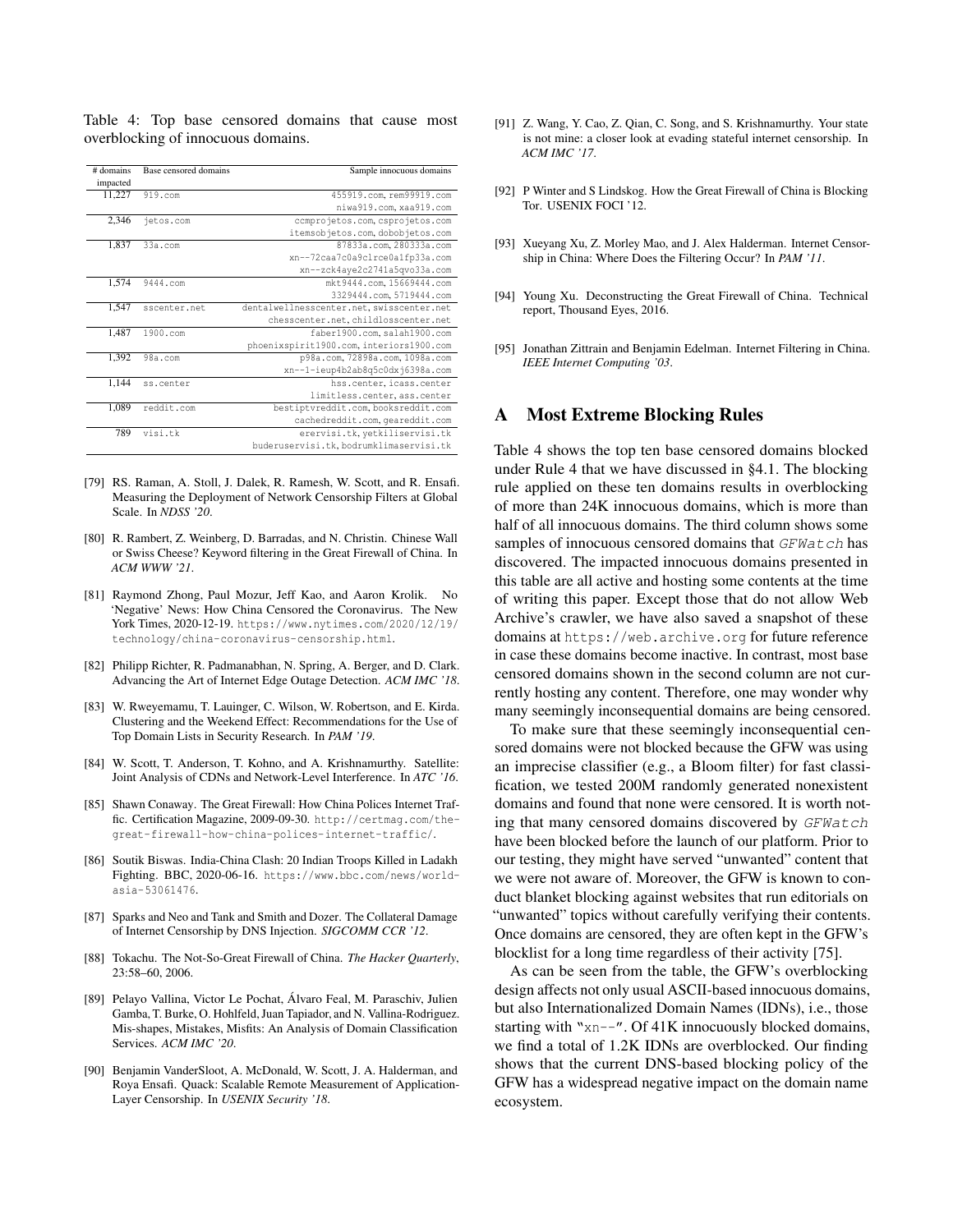<span id="page-16-2"></span>

Figure 12: Number of forged IPv4 addresses detected over time by probing different network prefixes in China.

# <span id="page-16-0"></span>B Consistency of Forged IP Addresses Across Different Network Locations

To confirm whether the pool of forged IPs discovered by  $GFWatch$  ([§5\)](#page-5-0) is representative enough, we probe different network locations in China to compare the forged IPs observed from these locations and the ones seen by GFWatch. For this experiment, we obtain the daily updated *pfx2as* dataset provided by CAIDA [\[28\]](#page-13-35), and extract prefixes located in China by checking them against the MaxMind dataset [\[7\]](#page-13-22), which we also update biweekly. Unlike the measurement conducted between our own controlled machines located at two sides of the GFW, this task requires us to send DNS queries, encapsulating censored domains, to destinations we do not own. Although similar large-scale network probing activities are widely conducted nowadays by both academia [\[42,](#page-14-35) [74,](#page-14-11) [78,](#page-14-22) [90\]](#page-15-15) and industry [\[11,](#page-13-36) [12\]](#page-13-37), our measurement must be designed in a careful and responsible manner.

Our sole purpose of this measurement is to deliver probing queries passing through the GFW's infrastructure at different network locations to trigger censorship, instead of having the probing packets completely delivered to any alive hosts. Therefore, we craft our probing packets using the routing address of a given prefix as the destination IP. According to the best current practice [\[50\]](#page-14-36), except for the case of a /32 subnet with only one IP, the routing address of a subnet should not be assigned to any device because it is solely used for routing purposes. For example, given the prefix 1.92.0.0/20 announced in the *pfx2as* dataset, we craft our probing packet with the destination as 1.92.0.0. With this probing strategy, we can reduce the risk that our packets will hit an alive host while still being able to deliver them across the GFW's infrastructure at different network locations. To reduce the risk even further, we opt to only probe prefixes whose subnet is less-specific than /24.

In spite of the standardized practices in assigning IP and the extra care that we have taken in designing our measurement, we also follow a common practice that is widely used in research activities that involve network scanning, i.e., allowing opt-out. More specifically, we accompany our probing DNS queries with a non-censored domain under our control, from which the information about our study and a contact email address can be found to request opt-out from our measurement. Since the launch of GFWatch, we have not received any complaints or opt-out requests.

Figure [12](#page-16-2) show the cumulative number of forged IPs discovered daily and over the whole period of our measurement. Similar to Figure [7,](#page-5-1) the number of forged IPs addresses observed initially in April is also about 200. However, we did not see any gradual increase in the number of forged IPs from May as seen in Figure [7.](#page-5-1) After waiting about two months without seeing any new IPs observed from probing different prefixes, we have learned that this is due to the fact that we only use *one* known censored domain for probing the prefixes. This is because of an earlier precaution that these probed destinations are not owned by us, thus we should try to limit the amount of probing traffic as much as possible. However, it turned out that we need to probe more than just one domain to be able to obtain a similar set of forged IP addresses detected earlier by GFWatch.

We then decide to add more domains to this test, probing a total of 22 censored domains per prefix. These domains are selected from several categories, including advocacy organizations, proxy avoidance, news and media, social network, personal websites and blogs, shopping, instant messaging, etc. As expected, the cumulative number of forged IPs immediately increases to almost 1K the day we revise our test domains. Similar to Figure [7,](#page-5-1) the cumulative number of forger IPs also increase gradually towards the end of August. With a major increase of more than 300 forged IPs, the number of all forged IPs observed from our prefixes probing measurement also converges to above 1.5K by the end of December.

While the number of forged IPs obtained from probing the prefixes on some days, especially from July to September, is higher than what GFWatch observed during this period, we find that 96% of the forged IPs observed from prefixes probing have already detected by  $GFWatch$ . Conducting the same injection frequency analysis on these forged IPs gives us the same results as found in [§5.2.](#page-6-3) In other words, the most frequently injected IPs discovered by GFWatch and from probing different prefixes are the same. To this end, we could confirm that the coverage of forged IPs discovered by GFWatch is representative and sufficient for us to develop effective detection ([§6.2\)](#page-8-0) and circumvention strategies ([§7\)](#page-9-0).

### <span id="page-16-1"></span>C Multiple Injectors

It was first reported by [\[21\]](#page-13-3) that the GFW comprises multiple injectors that are responsible for DNS poisoning. Depending on the domain being queried (e.g., google.sm), multiple forged responses can be triggered simultaneously to increase